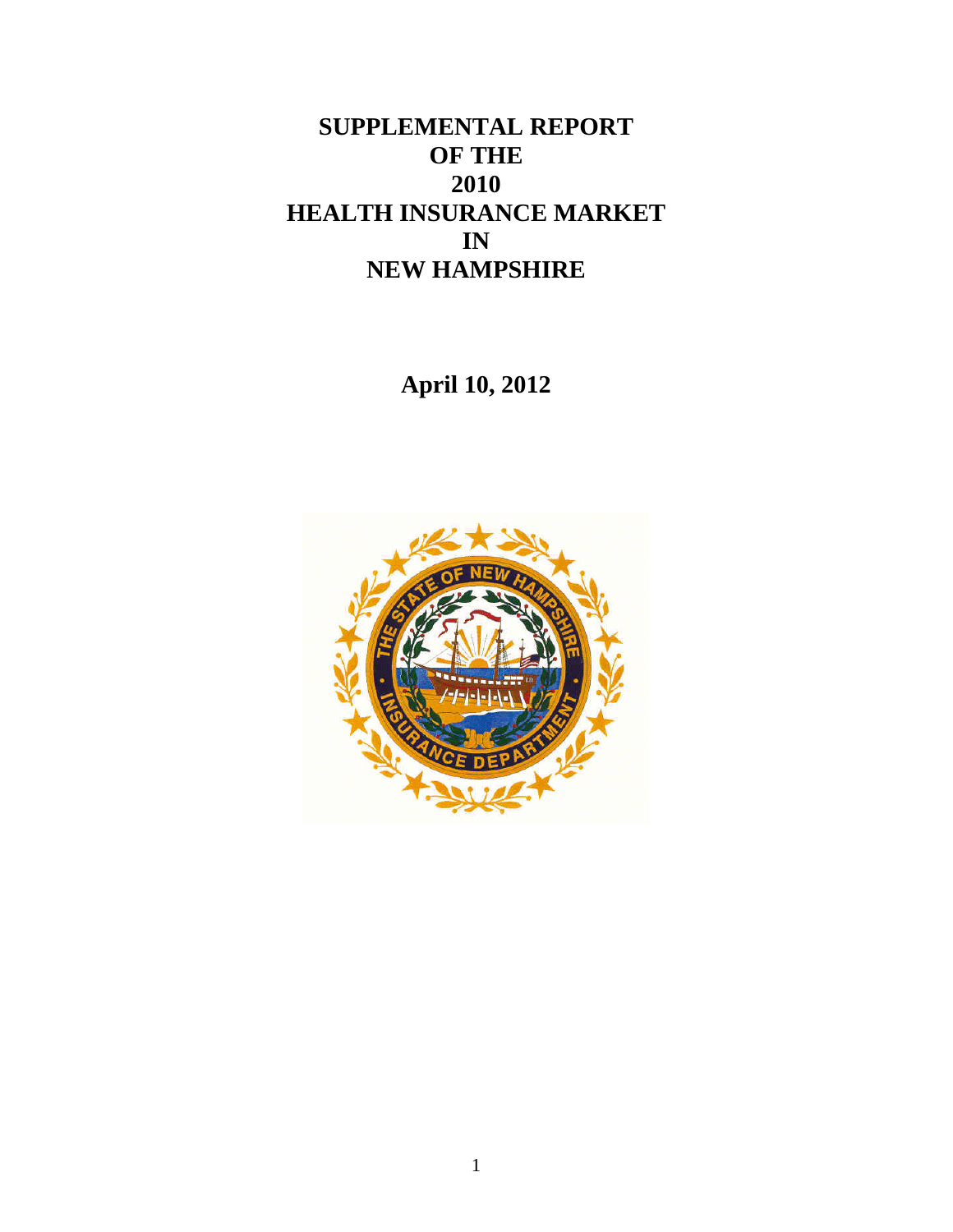# **Prepared by the New Hampshire Insurance Department SUPPLEMENTAL REPORT OF THE 2010 HEALTH INSURANCE MARKET IN NEW HAMPSHIRE**

By law, the Insurance Commissioner is authorized to prescribe the format and content of financial and other reports filed by insurers licensed in New Hampshire. The data submitted in the Supplemental Report is critical to understanding and evaluating the New Hampshire's health insurance market. The data are collected annually, and this report is based on activity during the calendar year 2010.

Summary findings are presented first, followed by more detailed analyses. For those who are not familiar with the data collected in the Supplemental Report, you are encouraged to start with the Supplemental Report History, Data Collected, and Data Notes sections at the end of the report.

Presented below are summary statistics about insurance data submitted to the NHID. These data include members insured and members covered by self funded policies.

#### SUMMARY STATISTICS

- Large Group  $= 480,852$ 
	- o 75% of all members
	- o 29% fully insured (140,920)
- Small Group  $= 112,756$ 
	- o 18% of all members
	- o >99% fully insured
	- o 7,138 in group of one
- Non-Group  $= 45,480$ 
	- o 7% of all members
	- o 100% fully insured
- Total premiums and premium equivalents  $= $3,243,957,916$
- Total claims  $= $2,812,206,507$
- Average loss ratio  $= 86.7\%$
- Average number of members insured  $= 639,088$
- Average member premium per month:
	- o Large Group \$445
	- o Small Group \$402
	- o Non-Group \$246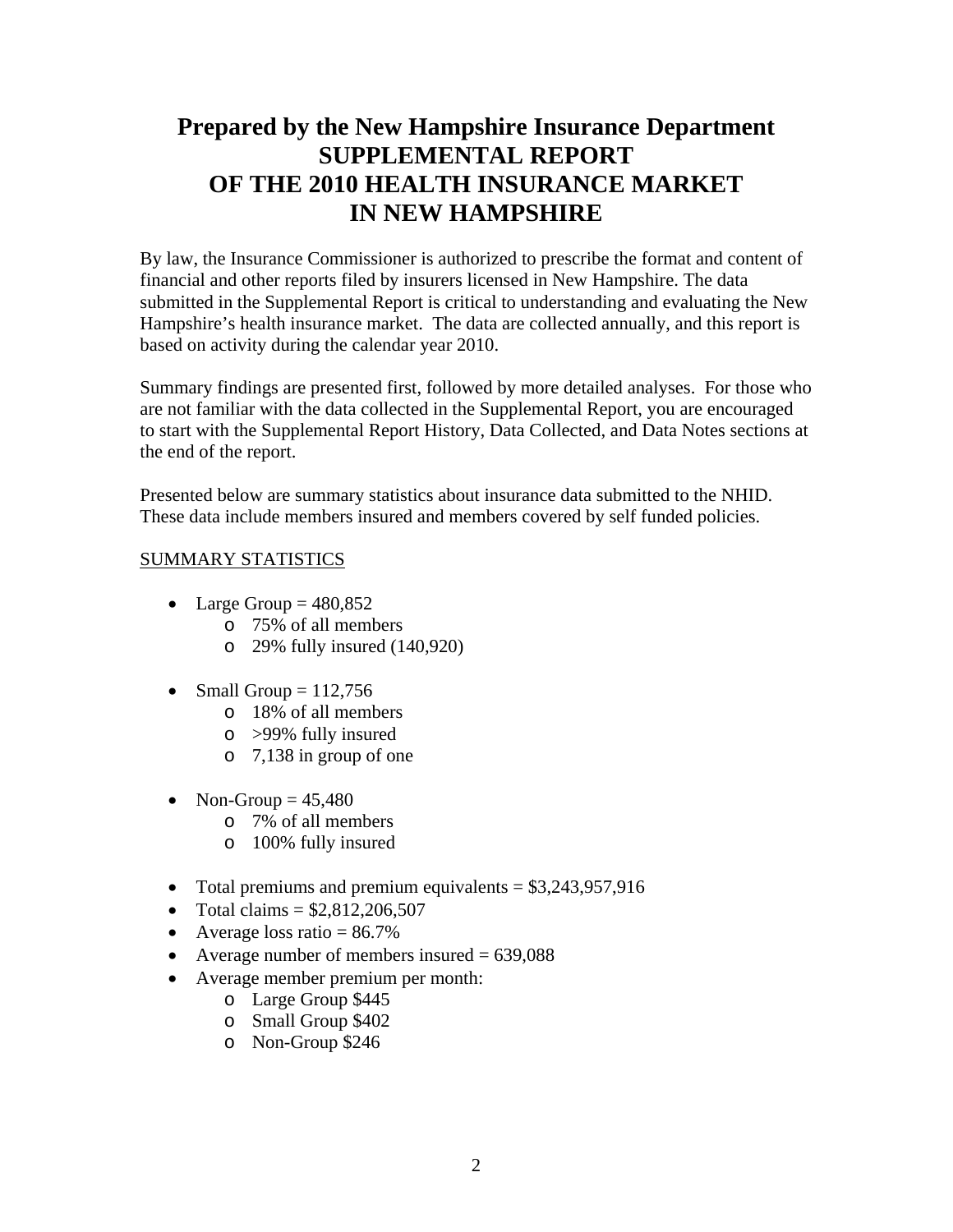#### HIGH DEDUCTIBLE HEALTH PLANS

• Percent of members in an IRS defined High Deductible Health Plan (HDHP) = 12%

#### SELF FUNDED PLANS

- Percent of members covered under employer self-insured plans: Large Group  $= 71\%$ 
	- Overall  $= 53%$

#### **DEDUCTIBLES**

Most common deductible amounts, based on percent of covered members:

- $\bullet$  \$0 37%
- $\bullet$  \$500 9%
- $\bullet$  \$1,000 10%
- $\bullet$  \$1,500 4%
- $\bullet$  \$2,000 8%
- $\bullet$  \$2,500 4%

#### CO-INSURANCE

Most common co-insurance amounts, based on percent of members:

- $\bullet$  0% co-insurance 66%
- $\bullet$  10% co-insurance 9%
- $\bullet$  20% co-insurance 21%

#### CO-PAYS

Most common co-pay amounts, based on percent of members:

- $\bullet$  \$0 19%
- $\bullet$  \$5 7%
- $\bullet$  \$10 14%
- $\bullet$  \$15 8%
- $\bullet$  \$20 19%
- $\bullet$  \$25 11%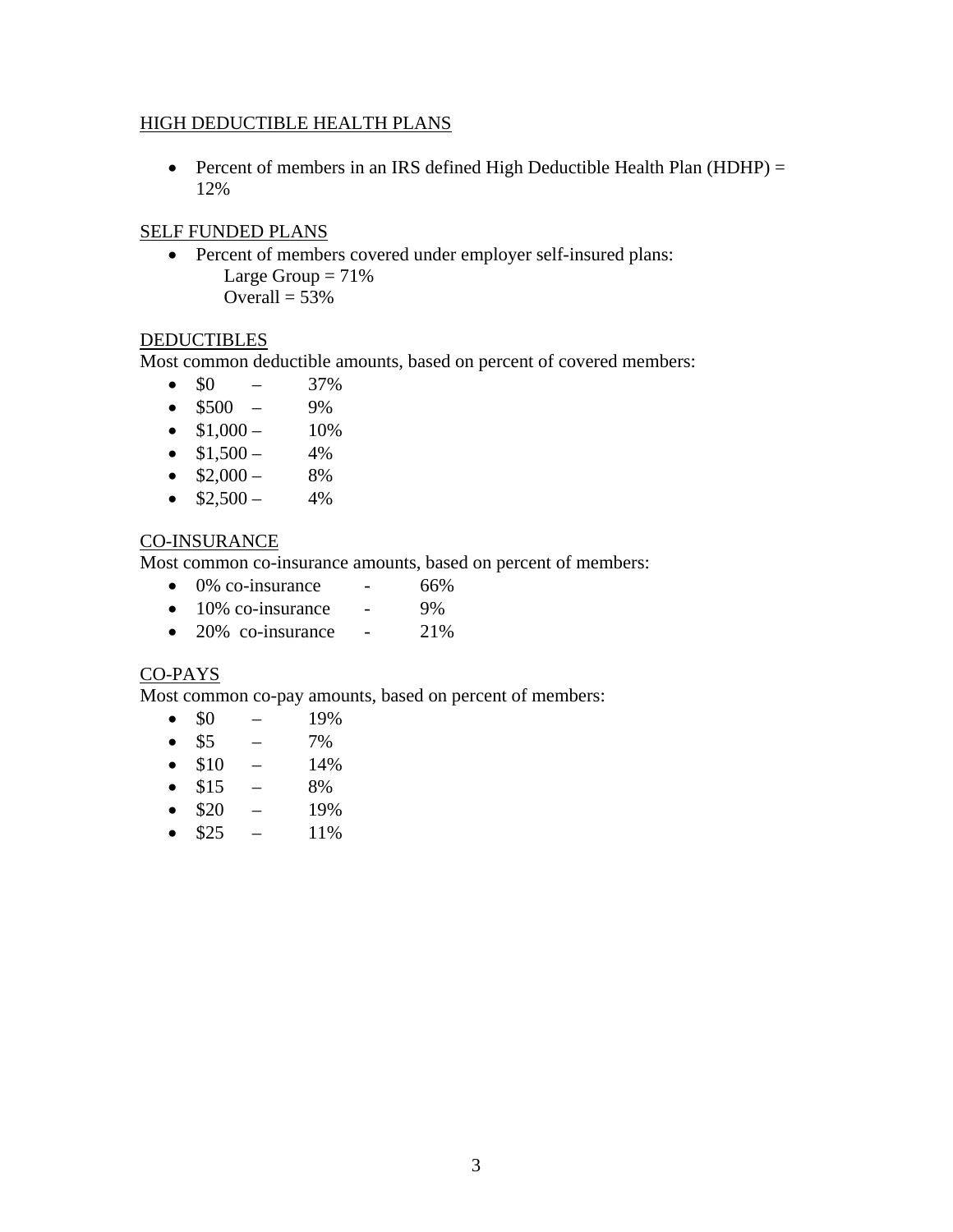#### **DETAILED ANALYSES**

#### **HIGH DEDUCTIBLE HEALTH PLANS (HDHPs)**

Data are identified for members enrolled in a high deductible health plan based on whether the policy qualifies as an IRS defined high deductible health plan during the calendar year 2010. In 2010, the IRS definition included policies with a minimum deductible of \$1,200 for an individual and \$2,400 for a family.

The overall percentage of members in a HDHP is 12 percent. This represents a slight increase from 2009, with the highest penetration still in the non-group market segment. There were small shifts to the HDHP penetration rate within each market segment, with increases in the group segment and a slight decrease in the non-group segment.

As with all tables shown in the report, both self-insured and fully-insured members are included in the large and small group columns. Self/Fully-insured columns are NOT mutually exclusive from the Large/Small/Non-Group columns. Percentages are always determined for data within each column. Tables from 2010 and 2009 are below.

| <b>HDHP</b>      | All<br><b>Members</b> | Self-<br>Insured | <b>Fully-</b><br>Insured | Large<br>Group | <b>Small</b><br>Group | Non-<br>Group |
|------------------|-----------------------|------------------|--------------------------|----------------|-----------------------|---------------|
| N <sub>o</sub>   | 89%                   | 94%              | 82%                      | 91%            | 84%                   | 75%           |
| Yes              | 11%                   | 6%               | 18%                      | 9%             | 16%                   | 25%           |
| Total<br>Members | 639,088               | 340,838          | 298,250                  | 480,852        | 112,756               | 45,480        |

**2010**

| <b>HDHP</b>      | All<br><b>Members</b> | Self-<br>Insured | <b>Fully-</b><br>Insured | Large<br>Group | <b>Small</b><br>Group | Non-<br>Group |
|------------------|-----------------------|------------------|--------------------------|----------------|-----------------------|---------------|
| No               | 92%                   | 97%              | 87%                      | 94%            | 87%                   | 73%           |
| Yes              | 8%                    | 3%               | 13%                      | 6%             | 13%                   | 27%           |
| Total<br>Members | 542,829               | 256,757          | 286,073                  | 406,362        | 106,821               | 29,647        |

**2009**

Observations:

- HDHP overall penetration rate is slightly higher in 2010 than in 2009.
- HDHP penetration rates increased in all market segments except for Non-group.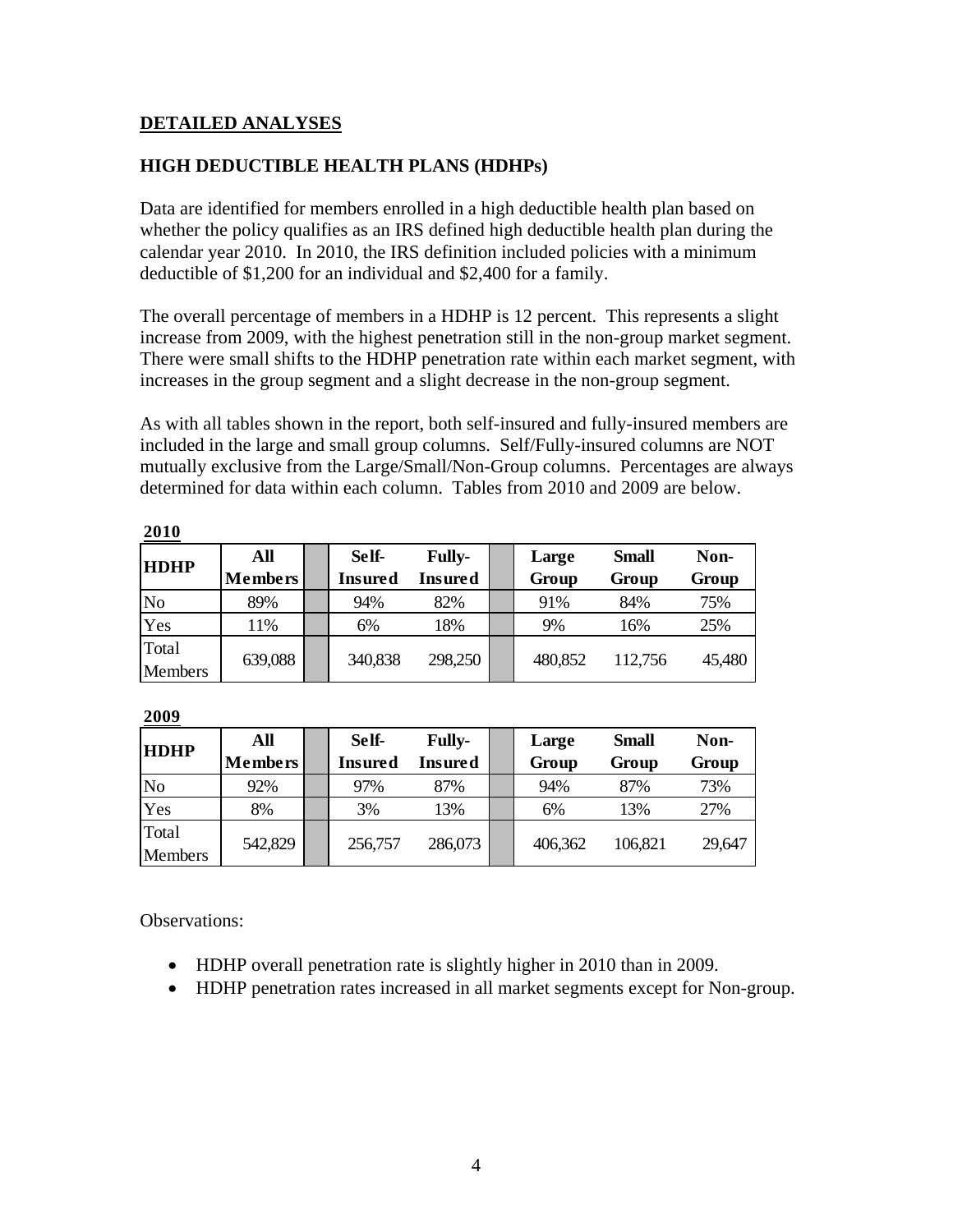#### **AVERAGE PREMIUMS**

The average premium is a calculated rate, based on the total premium amount received by the carrier/TPA, divided by covered member months. Categorizations by market segment (non-group, small group, large group), insurance status (self-insured, fullyinsured), and plan type (HMO, POS, PPO, EPO, Indemnity) are important given that many of the New Hampshire insurance laws differ among the classifications shown. For example, carriers are allowed to adjust individual rates for differences in age, health status, and tobacco use. In small group, rates may be adjusted for differences in age, number of employees enrolled, and type of industry. In large group, the rates issued to an employer may reflect historical claim experience of that employer group. Since the premiums are aggregated across carriers, average premium values will not represent the actual premium charged for a particular policy, but will reflect the aggregation of the benefit designs, product pricing strategies, and rating factors utilized by all carriers. The average premiums per member per month by market category and plan type are shown below.

|               |                  | Self-Insured*          |         | <b>Fully-Insured</b>   |         |
|---------------|------------------|------------------------|---------|------------------------|---------|
| <b>Market</b> |                  |                        | Avg     |                        | Avg     |
| Category      | <b>Plan Type</b> | <b>Members</b>         | Premium | <b>Members</b>         | Premium |
|               | <b>HMO</b>       | 116,569                | \$486   | 75,292                 | \$439   |
|               | <b>POS</b>       | 67,579                 | \$451   | 4,806                  | \$580   |
| Large Group   | <b>PPO</b>       | 147,549                | \$422   | 54,207                 | \$413   |
|               | <b>EPO</b>       | 2,050                  | \$308   | 6,583                  | \$307   |
|               | Indemnity        | 6,187                  | \$560   | 31                     | \$793   |
|               | <b>HMO</b>       | 602                    | \$420   | 69,225                 | \$410   |
|               | <b>POS</b>       | 27                     | \$542   | 5,724                  | \$371   |
| Small Group   | <b>PPO</b>       | 276                    | \$373   | 18,679                 | \$415   |
|               | <b>EPO</b>       |                        |         | 16,882                 | \$371   |
|               | Indemnity        | No Membership Reported |         | 1,341                  | \$340   |
|               | <b>HMO</b>       |                        |         | 9,355                  | \$179   |
|               | <b>POS</b>       |                        |         | No Membership Reported |         |
| Non-Group     | <b>PPO</b>       | No Membership Reported |         | 33,155                 | \$269   |
|               | <b>EPO</b>       |                        |         | 71                     | \$468   |
|               | Indemnity        |                        |         | 2,899                  | \$201   |
| <b>Total</b>  |                  | 340,838                | \$451   | 298,250                | \$391   |

\*A premium equivalent is provided for self-insured policyholders. Please see the Data Notes section for additional information regarding the calculation methodology.

Observations:

 Most people are covered by HMO plans in the group market while most people are covered by PPO plans in the non-group market.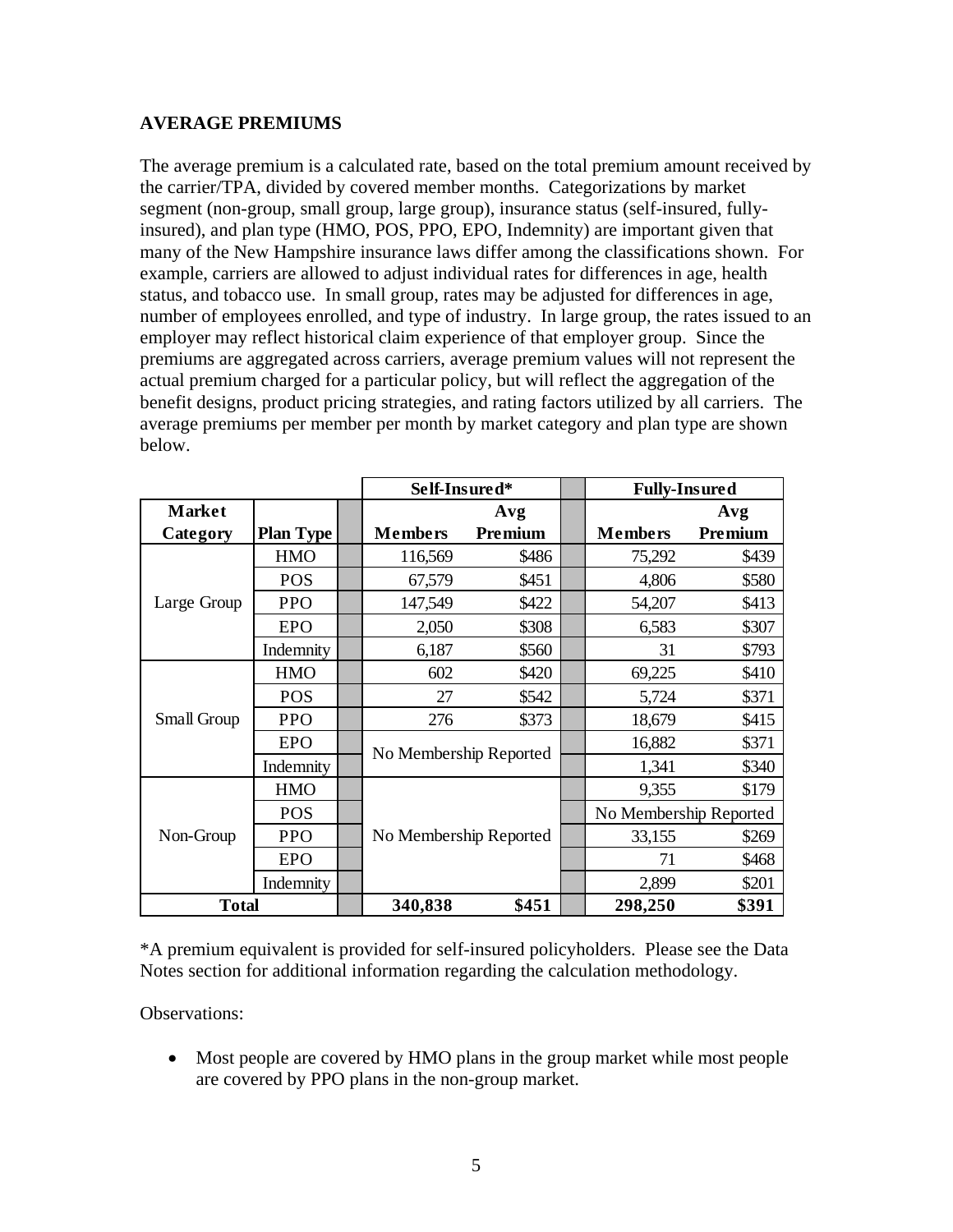HMO average premiums in the group market ranged from \$410 to \$486, compared to only \$179 in the non-group market. No POS membership was reported in the non-group segment.

#### **Average Premium and Benefit Richness**

Benefit richness is measured using an actuarial value that represents the cost of providing benefits when compared to a hypothetical standard benefit package. For example, if the standard benefit package covers a range of medical services including ten physical therapy (PT) visits, and is compared to a policy that has the same benefits except coverage for only five PT visits, then the difference in the actuarial value would reflect the difference in the cost of providing coverage for an additional five PT visits.

The computed actuarial value of the standard benefit package allows the NHID to compare the value of different benefit packages that do not cover the same services at the same level. Using the example above with five PT visits that are fully covered, the value of that plan can be compared against another plan that covers ten PT visits with a fifty percent co-insurance for each visit. If both benefit packages have the same premium, which is the better value?

The actuarial value is a calculation that identifies the difference in the actual cost of providing one insurance policy versus another. For example, if the insurer pays fifty percent of ten visits, it might be assumed that the value of a plan is equal to a plan on which the insurer pays the full amount of five visits. In fact, the actuarial value may be different because a member may utilize more than five visits infrequently, so that the cost to the carrier of providing five visits with no co-insurance is greater than proving ten with cost sharing.

The standard benefit plan that carriers are required to use to calculate the actuarial value is based on the health benefit plan developed by the New Hampshire small employer reinsurance mechanism. Given that the benefit plans differ by plan type, comparisons can only be made within the same plan type category (e.g. only compare HMO benefit richness values to other HMO values).

Below is a comparison table of average premiums and actuarial values between the small and large group markets and the non-group market.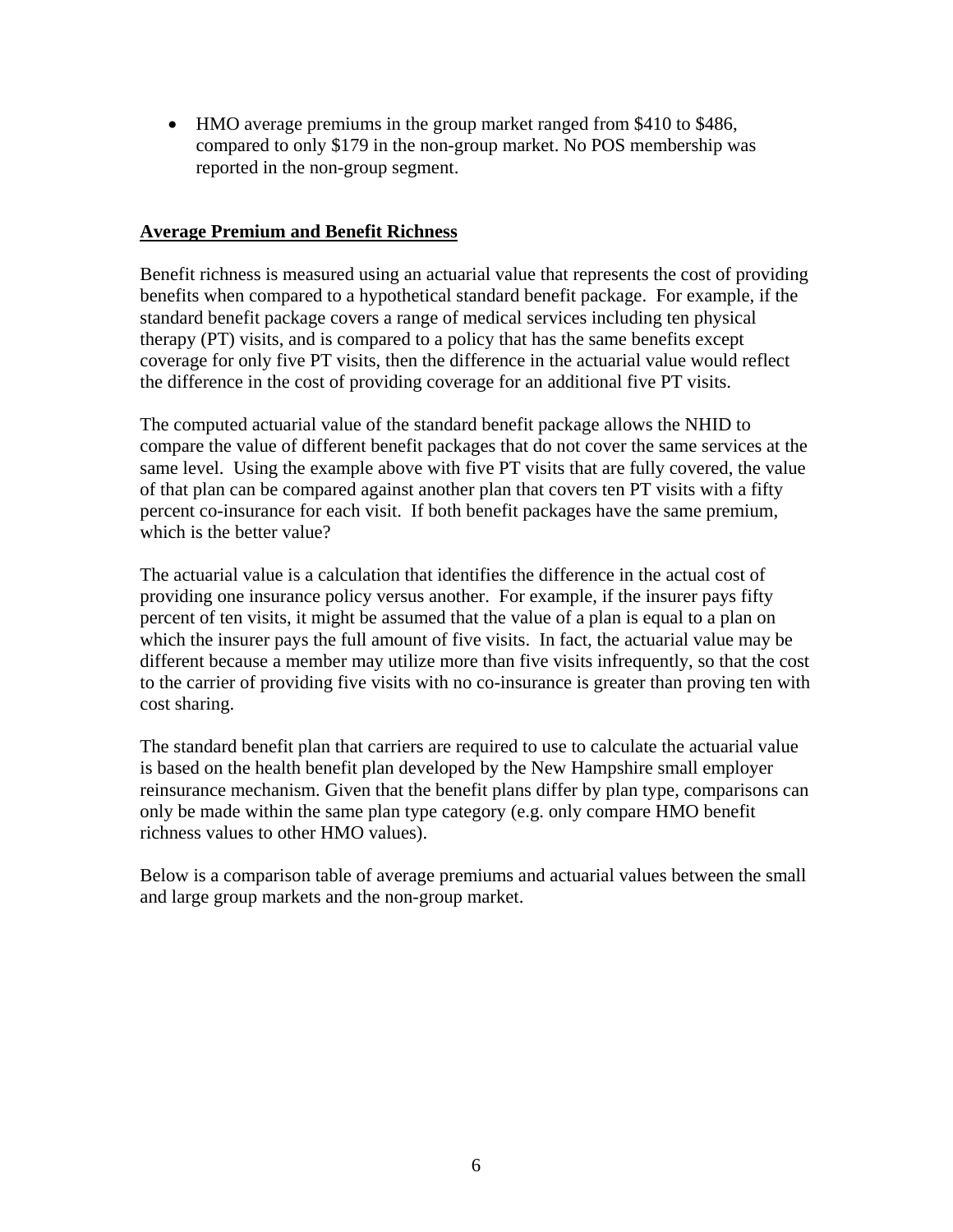|                      |               |                | Self-Insured*          |                 |                        | <b>Fully-Insured</b> |                 |  |
|----------------------|---------------|----------------|------------------------|-----------------|------------------------|----------------------|-----------------|--|
|                      | <b>Market</b> |                | Avg                    | <b>Benefit</b>  |                        | Avg                  | <b>Benefit</b>  |  |
| <b>Plan Type</b>     | Category      | <b>Members</b> | Premium                | <b>Richness</b> | <b>Members</b>         | Premium              | <b>Richness</b> |  |
|                      | Large Group   | 116,569        | \$486                  | 0.91            | 75,292                 | \$439                | 0.73            |  |
| <b>HMO</b>           | Small Group   | 602            | \$420                  | 0.86            | 69,225                 | \$410                | 0.68            |  |
|                      | Non-Group     |                | No Membership Reported |                 | 9,355                  | \$179                | 0.94            |  |
|                      |               |                |                        |                 |                        |                      |                 |  |
|                      | Large Group   | 67,579         | \$451                  | 0.82            | 4,806                  | \$580                | 1.03            |  |
| POS                  | Small Group   | 27             | \$542                  | 0.98            | 5,724                  | \$371                | 0.79            |  |
|                      | Non-Group     |                | No Membership Reported |                 | No Membership Reported |                      |                 |  |
|                      |               |                |                        |                 |                        |                      |                 |  |
|                      | Large Group   | 147,549        | \$422                  | 0.79            | 54,207                 | \$413                | 0.66            |  |
| <b>PPO</b>           | Small Group   | 276            | \$373                  | 0.72            | 18,679                 | \$415                | 0.59            |  |
|                      | Non-Group     |                | No Membership Reported |                 | 33,155                 | \$269                | 0.23            |  |
|                      |               |                |                        |                 |                        |                      |                 |  |
|                      | Large Group   | 2,050          | \$308                  | 0.73            | 6,583                  | \$307                | 0.61            |  |
| EPO                  | Small Group   |                | No Membership Reported |                 | 16,882                 | \$371                | 0.59            |  |
|                      | Non-Group     |                |                        |                 | 71                     | \$468                | 0.69            |  |
|                      |               |                |                        |                 |                        |                      |                 |  |
|                      | Large Group   | 6,187          | \$560                  | 0.92            | 31                     | \$793                | 0.94            |  |
| Indemnity            | Small Group   |                | No Membership Reported |                 | 1,341                  | \$340                | 0.16            |  |
|                      | Non-Group     |                |                        |                 | 2,899                  | \$201                | 0.25            |  |
| <b>Total Members</b> |               | 340,838        |                        |                 | 298,250                |                      |                 |  |

\*A premium equivalent is provided for self-insured policyholders. Please see the Data Notes section for additional information regarding the calculation methodology.

Observations:

- For the HMO products, the average premium for fully-insured large group is higher than for fully-insured small group, but the difference can be explained by the weaker benefits in the small group market.
- For HMO large group, the average premium for self-insured is 11 percent greater than the value of the average premium for fully-insured, but the value of the selfinsured benefits is about 25 percent greater than the fully-insured benefits.
- The self-insured large group POS premiums are about 22 percent less than the fully-insured large group POS premiums, which is roughly equivalent to the difference in benefit value.
- For PPO large group, the self-insured premium is 2 percent higher than the fullyinsured premium; however, self-insured benefits are 20 percent higher. The average premium for PPO large group is similar to that of small group; however the benefit value for large group is 12% greater.
- Policies under the Indemnity plan type vary extensively with respect to benefit richness and premiums.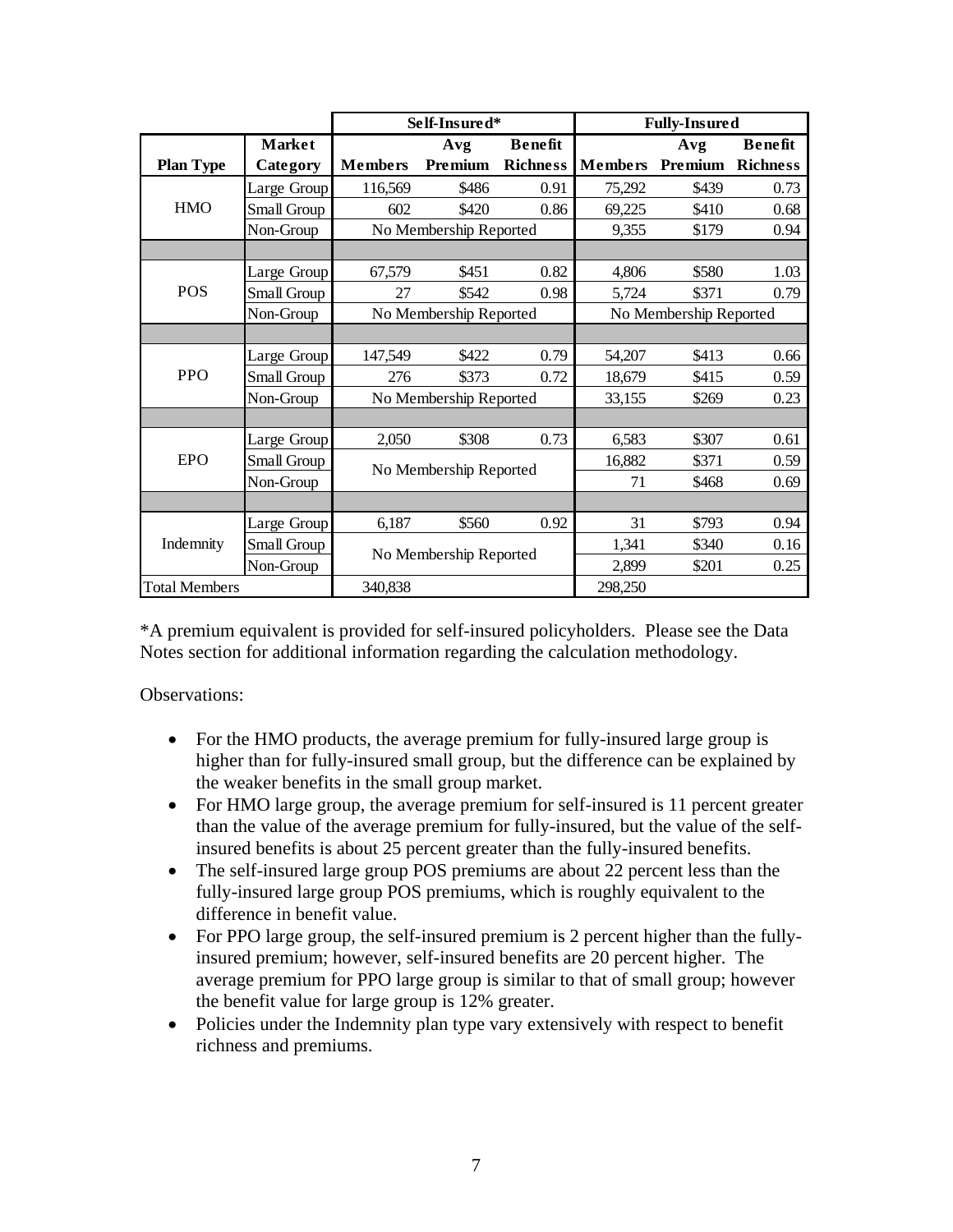The table below provides comparative information for 2009 and 2010 data. The "Change in Value" reflects the total overall change in both premiums and benefit richness. If premiums go up by five percent and benefit richness goes down by five percent, the total change in value is equal to negative ten percent. No adjustments are made for inflation or for changes in the underlying risk of the members (due to factors such as age, health status, etc.), which may also be contributing factors to the change in average premium.

|            |                    | Members                |         | Avg Premium* |       | <b>Benefit Richness</b> |      |                    |  |  |  |  |
|------------|--------------------|------------------------|---------|--------------|-------|-------------------------|------|--------------------|--|--|--|--|
| Plan Type  | Market<br>Category | 2009                   | 2010    | 2009         | 2010  | 2009                    | 2010 | Change in<br>Value |  |  |  |  |
|            | Large Group        | 185,881                | 191,861 | \$399        | \$468 | 0.85                    | 0.83 | $-20%$             |  |  |  |  |
| <b>HMO</b> | Small Group        | 63,239                 | 69,827  | \$400        | \$410 | 0.74                    | 0.68 | $-10%$             |  |  |  |  |
|            | Non-Group          | 388                    | 9,355   | \$423        | \$179 | 1.01                    | 0.94 | 51%                |  |  |  |  |
|            |                    |                        |         |              |       |                         |      |                    |  |  |  |  |
|            | Large Group        | 78,859                 | 72,385  | \$402        | \$460 | 0.82                    | 0.83 | $-13%$             |  |  |  |  |
| <b>POS</b> | Small Group        | 2,883                  | 5,751   | \$471        | \$372 | 0.84                    | 0.79 | 15%                |  |  |  |  |
|            | Non-Group          | No Membership Reported |         |              |       |                         |      |                    |  |  |  |  |
|            |                    |                        |         |              |       |                         |      |                    |  |  |  |  |
|            | Large Group        | 124,276                | 201,756 | \$378        | \$420 | 0.69                    | 0.75 | $-2%$              |  |  |  |  |
| <b>PPO</b> | Small Group        | 26,254                 | 18,955  | \$378        | \$415 | 0.61                    | 0.59 | $-13%$             |  |  |  |  |
|            | Non-Group          | 26,688                 | 33,155  | \$264        | \$269 | 0.24                    | 0.23 | $-8%$              |  |  |  |  |
|            |                    |                        |         |              |       |                         |      |                    |  |  |  |  |
|            | Large Group        | 8,893                  | 8,632   | \$337        | \$308 | 0.78                    | 0.63 | $-10%$             |  |  |  |  |
| <b>EPO</b> | Small Group        | 14,203                 | 16,882  | \$382        | \$371 | 0.76                    | 0.59 | $-20%$             |  |  |  |  |
|            | Non-Group          | 25                     | 71      | \$530        | \$468 | 0.74                    | 0.69 | 4%                 |  |  |  |  |
|            |                    |                        |         |              |       |                         |      |                    |  |  |  |  |
|            | Large Group        | 8,452                  | 6,217   | \$540        | \$562 | 0.91                    | 0.92 | $-3%$              |  |  |  |  |
| Indemnity  | Small Group        | 241                    | 1,341   | \$724        | \$340 | 0.97                    | 0.16 | $-30%$             |  |  |  |  |
|            | Non-Group          | 2,546                  | 2,899   | \$177        | \$201 | 0.34                    | 0.25 | $-39%$             |  |  |  |  |

\*A premium equivalent is provided for self-insured policyholders. Please see the Data Notes section for additional information regarding the calculation methodology.

Observations include:

- HMO Large Group represents 30 percent of the membership, and the value of the insurance for these members dropped by about 20 percent from 2009 to 2010 (the difference between 2008 and 2009 was a three percent drop<sup>\*</sup>).
- Non-group HMO experienced a large shift in covered members (388 in 2009 to 9,355 in 2010) and a large drop in average premium (\$423 in 2009 to \$179 in 2010). The increase in membership and resulting change in mix of benefits and underlying risk is caused by a carrier's reclassification of Healthy Kids from group in 2009 to non-group in 2010.

 $\overline{a}$ 

<sup>\*2009</sup> Supplemental Report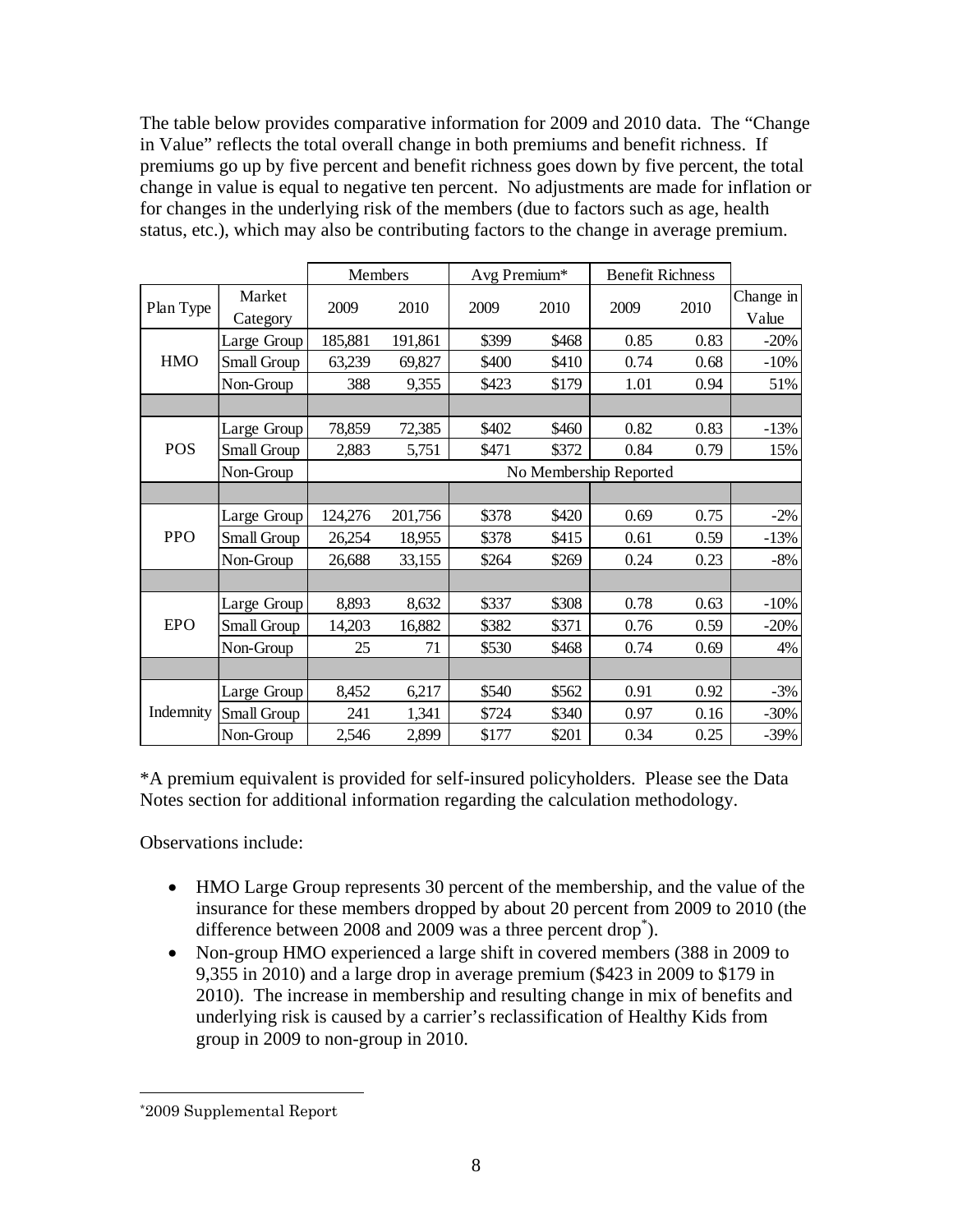- The value for POS small group appears to have increased by 15 percent, however, the membership nearly doubled, which may have resulted in a change in risk in the underlying population that could be reflected in the premium levels.
- The majority of non-group members are enrolled in PPO products, and this segment saw a reduction in value equal to 8 percent. This is in addition to a 23 percent drop observed between 2008 and 2009\*.
- The Indemnity plan type saw extensive variability with respect to average premiums and benefit richness often observed when analyzing plans with small membership populations. The small group premium decreased 53 percent while benefit richness decreased 84 percent. However, this category had a population change from 241 in 2009 to 1,341 in 2010 which may have caused a change in mix of members and underlying risk which could be reflected in the premium. Non-group Indemnity shows a 39 percent decrease in value.
- In many cases, the value of benefits decreased while premiums increased.
- In some cases the average premium went down: The EPO large group and small group premiums decreased, but were outpaced by decreases in benefits, resulting in an apparent reduction in value.
- The value for the large group PPO segment (representing 32% of covered members) decreased only 2 percent.

## **Average Premium and Adjusted Premium**

With the actuarial value, average premiums can be adjusted based on the value of the benefits. This allows a more direct comparison of what different policies would cost if the value of the covered benefits were the same, however, factors such as changes due to age, health status, and other rating considerations have not been adjusted for. To the extent that those factors affect average premium levels, the adjusted premium values are not directly comparable. In some cases, membership is less than 0.5 percent and is shown as 0% due to rounding.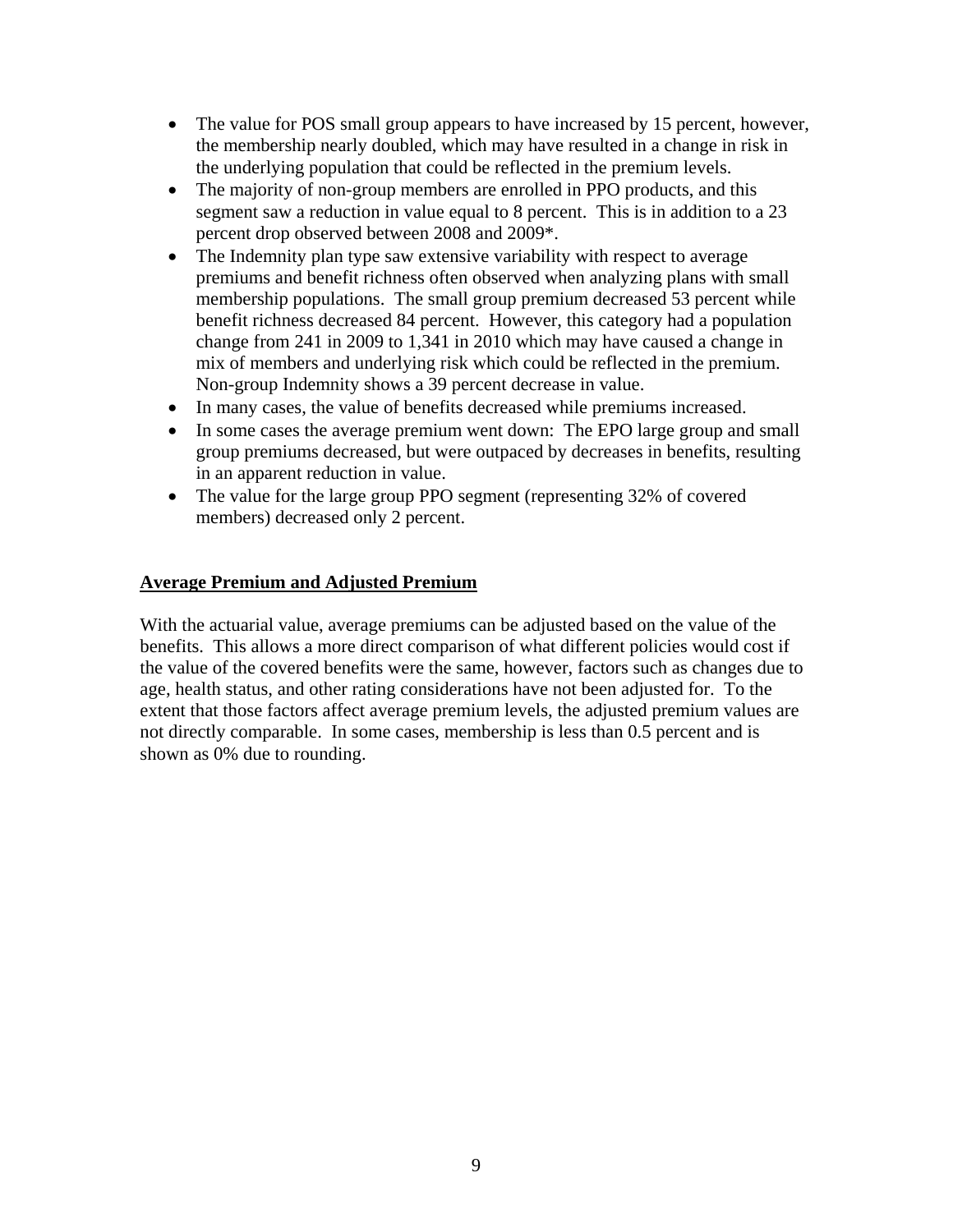|                      |                           |                              | Self-Insured*          |         |                                       | <b>Fully-Insured</b> |                            |
|----------------------|---------------------------|------------------------------|------------------------|---------|---------------------------------------|----------------------|----------------------------|
| <b>Plan Type</b>     | <b>Market</b><br>Category | Percent of<br><b>Members</b> | Avg<br>Premium         | Premium | Adjusted Percent of<br><b>Members</b> | Avg<br>Premium       | <b>Adjusted</b><br>Premium |
|                      | Large Group               | 34%                          | \$486                  | \$535   | 25%                                   | \$439                | \$604                      |
| <b>HMO</b>           | Small Group               | 0%                           | \$420                  | \$486   | 23%                                   | \$410                | \$604                      |
|                      | Non-Group                 |                              | No Membership Reported |         | 3%                                    | \$179                | \$191                      |
|                      |                           |                              |                        |         |                                       |                      |                            |
|                      | Large Group               | 20%                          | \$451                  | \$552   | 2%                                    | \$580                | \$561                      |
| <b>POS</b>           | Small Group               | 0%                           | \$542                  | \$551   | 2%                                    | \$371                | \$471                      |
|                      | Non-Group                 |                              | No Membership Reported |         | No Membership Reported                |                      |                            |
|                      |                           |                              |                        |         |                                       |                      |                            |
|                      | Large Group               | 43%                          | \$422                  | \$536   | 18%                                   | \$413                | \$624                      |
| <b>PPO</b>           | Small Group               | 0%                           | \$373                  | \$517   | 6%                                    | \$415                | \$708                      |
|                      | Non-Group                 |                              | No Membership Reported |         | 11%                                   | \$269                | \$1,189                    |
|                      |                           |                              |                        |         |                                       |                      |                            |
|                      | Large Group               | 1%                           | \$308                  | \$421   | 2%                                    | \$307                | \$505                      |
| <b>EPO</b>           | Small Group               |                              | No Membership Reported |         | 6%                                    | \$371                | \$633                      |
|                      | Non-Group                 |                              |                        |         | 0%                                    | \$468                | \$681                      |
|                      |                           |                              |                        |         |                                       |                      |                            |
|                      | Large Group               | 2%                           | \$560                  | \$608   | 0%                                    | \$793                | \$844                      |
| Indemnity            | Small Group               |                              | No Membership Reported |         | 0%                                    | \$340                | \$2,090                    |
|                      | Non-Group                 |                              |                        |         | 1%                                    | \$201                | \$792                      |
|                      |                           |                              |                        |         |                                       |                      |                            |
| <b>Total Members</b> |                           | 340,838                      |                        |         | 298,250                               |                      |                            |

\*A premium equivalent is provided for self-insured policyholders. Please see the Data Notes section for additional information regarding the calculation methodology.

Observations:

- Self-insured large group HMO premium is clearly higher than fully-insured (\$486) versus \$439), however, on an adjusted basis the fully insured premium is actually higher than self-insured.
- For large group PPO, the fully-insured premium is less expensive than the selfinsured premium, but once benefits are adjusted for, the fully-insured premium is much higher than the self-insured premium.
- Within the PPO market category, fully insured premiums adjusted for benefit differences are inversely related to group size. Non-group and small group have a higher adjusted premium than large groups.
- EPO fully-insured adjusted average premium pattern is similar to the PPO category.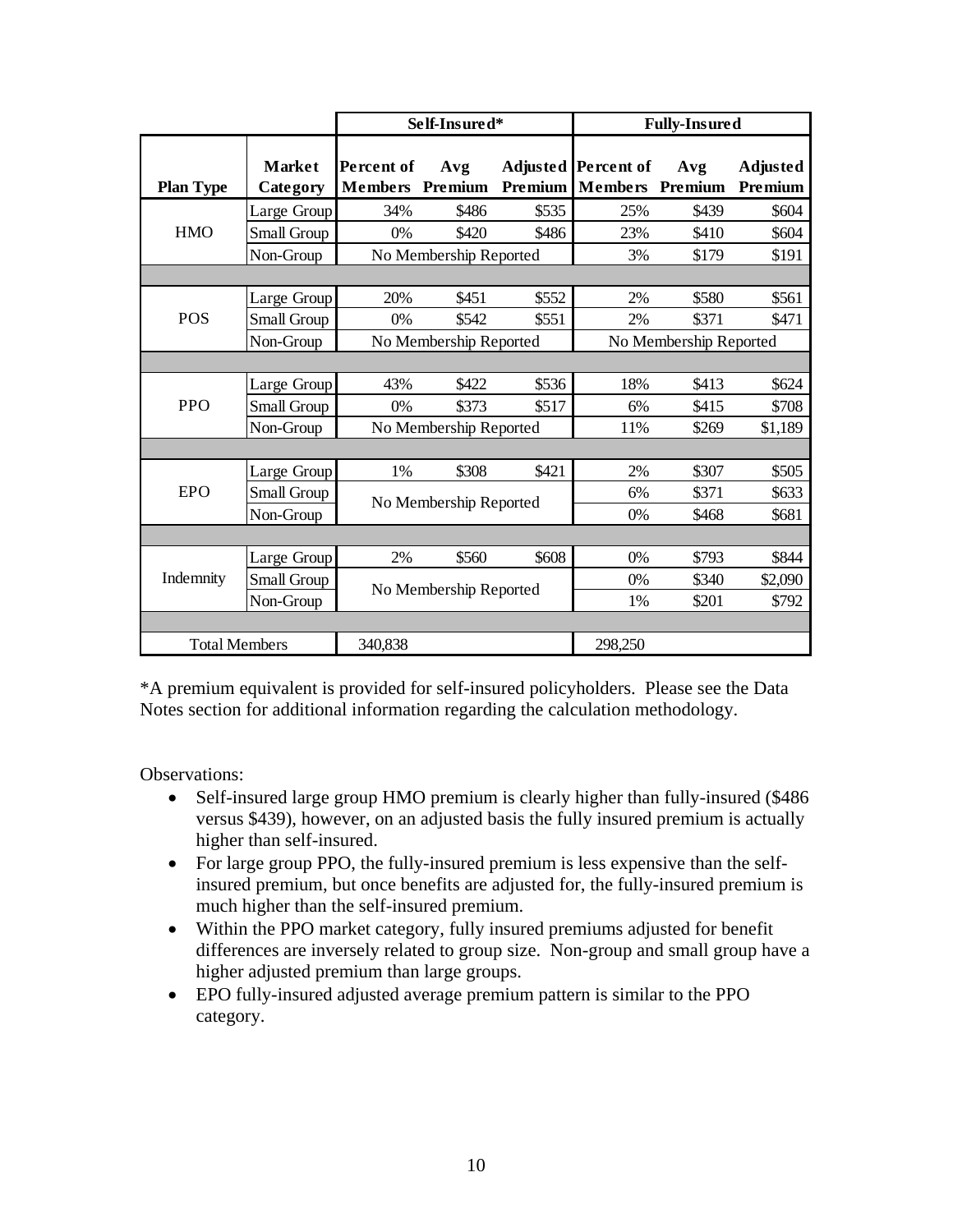Health insurance benefits and medical care utilization by state and municipal employees are frequently considered unique. The following table shows the same calculations for each of these account types.

|                  |                           | Percent of     | Avg                    | <b>Benefit</b>  | <b>Adjusted</b> |
|------------------|---------------------------|----------------|------------------------|-----------------|-----------------|
| <b>Plan Type</b> | <b>Account Type</b>       | <b>Members</b> | Premium*               | <b>Richness</b> | Premium*        |
|                  | <b>State</b>              | 4%             | \$430                  | 0.76            | \$566           |
| <b>HMO</b>       | Municipal                 | 7%             | \$437                  | 0.82            | \$530           |
|                  | <b>All Other Accounts</b> | 32%            | \$446                  | 0.79            | \$565           |
|                  |                           |                |                        |                 |                 |
|                  | <b>State</b>              | 1%             | \$573                  | 0.86            | \$662           |
| <b>POS</b>       | Municipal                 | 5%             | \$468                  | 0.79            | \$593           |
|                  | All Other Accounts        | 6%             | \$424                  | 0.86            | \$495           |
|                  |                           |                |                        |                 |                 |
|                  | <b>State</b>              | 0%             | \$542                  | 0.86            | \$631           |
| <b>PPO</b>       | Municipal                 | 0%             | \$468                  | 0.59            | \$795           |
|                  | <b>All Other Accounts</b> | 39%            | \$398                  | 0.61            | \$651           |
|                  |                           |                |                        |                 |                 |
|                  | <b>State</b>              |                | No Membership Reported |                 |                 |
| <b>EPO</b>       | Municipal                 | 0%             | \$390                  | 0.67            | \$579           |
|                  | All Other Accounts        | 4%             | \$349                  | 0.60            | \$583           |
|                  |                           |                |                        |                 |                 |
|                  | <b>State</b>              |                | No Membership Reported |                 |                 |
| Indemnity        | Municipal                 | 1%             | \$598                  | 0.91            | \$654           |
|                  | All Other Accounts        | 1%             | \$292                  | 0.29            | \$1,017         |
|                  |                           |                |                        |                 |                 |
|                  | <b>Total Members</b>      | 639,088        |                        |                 |                 |

**State and Municipal Account Comparison**

\*A premium equivalent is provided for self-insured policyholders. Please see the Data Notes section for additional information regarding the calculation methodology.

Observations include:

- In 2009, benefit richness for State and Municipal HMO was reported as 0.98 and 0.97, respectively. In 2010, the benefit richness for State and Municipal is much lower, and now more in line with All Other Accounts.
- Although fewer State and Municipal covered members are enrolled in POS products, both the average premium and adjusted premium are substantially higher than for other POS policies.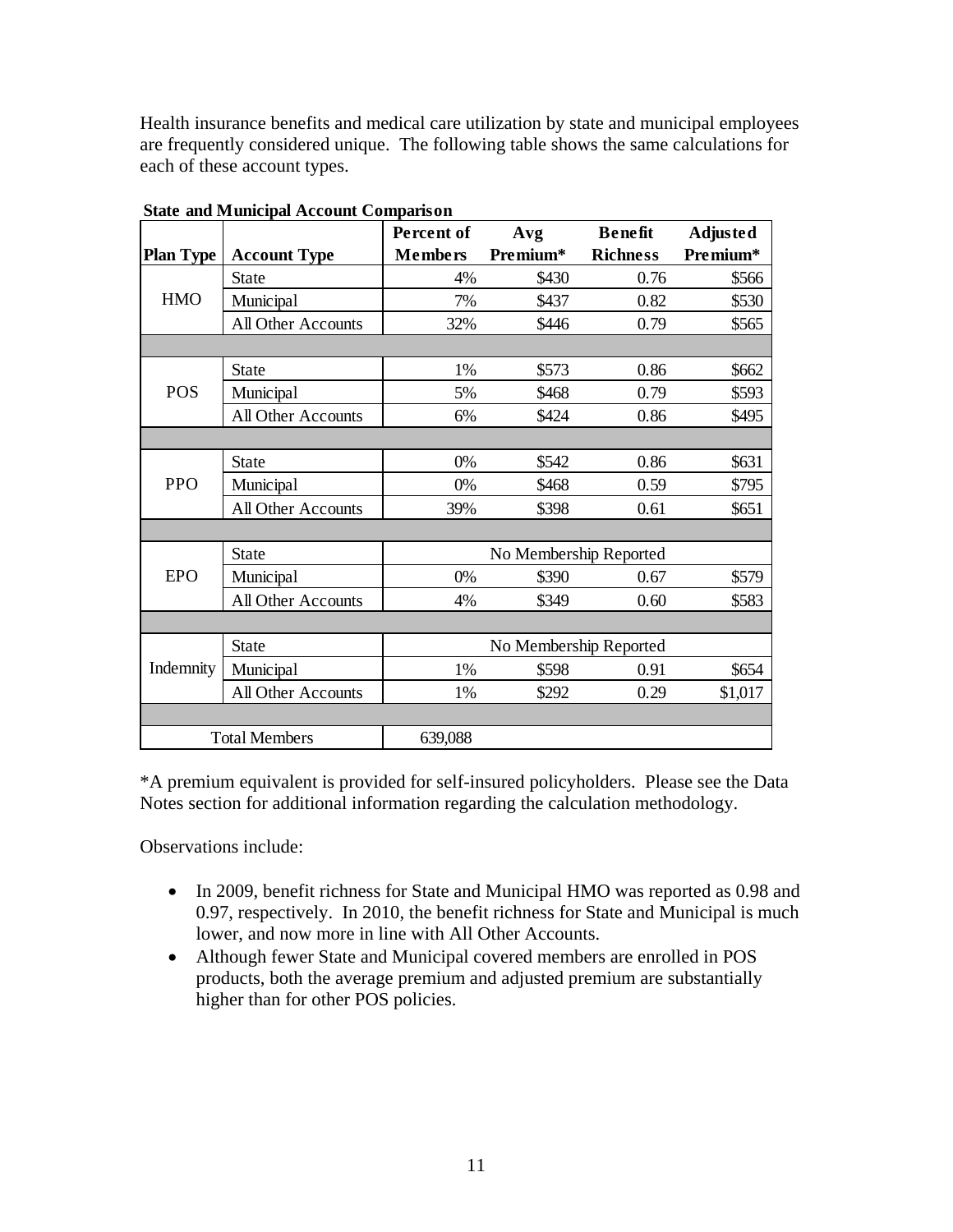## **MARKET CATEGORY**

The market categories shown below with membership and loss ratios provide a more detailed breakdown of the summary market categories shown above. Separate tables exist for 2010 self-insured and fully-insured policies. A comparison of 2010 to 2009 is made in total.

| <b>Market Category</b>                   | All<br><b>Members</b> | Loss<br><b>Ratio</b> | Se lf-<br><b>Insured</b><br><b>Members</b> | Loss<br><b>Ratio</b> | <b>Fully-</b><br><b>Insured</b><br><b>Members</b> | Loss<br><b>Ratio</b> |
|------------------------------------------|-----------------------|----------------------|--------------------------------------------|----------------------|---------------------------------------------------|----------------------|
| <b>Total Large Group</b>                 | <b>75%</b>            | 0.87                 | 100%                                       | 0.88                 | 47%                                               | 0.86                 |
| Employers with 51-99 Employees           | 5%                    | 0.89                 | 1%                                         | 0.95                 | 11%                                               | 0.89                 |
| Employers with $>=100$ Employees         | 65%                   | 0.88                 | 91%                                        | 0.89                 | 34%                                               | 0.85                 |
| <b>Employers through Qualified Trust</b> | 5%                    | 0.79                 | None Reported                              |                      | 2%                                                | 0.80                 |
|                                          |                       |                      |                                            |                      |                                                   |                      |
| <b>Total Small Group</b>                 | 18%                   | 0.88                 | $0\%$                                      | 1.08                 | 38%                                               | 0.88                 |
| Employers with 1 Employee                | 1%                    | 0.97                 | None Reported                              |                      | 2%                                                | 0.97                 |
| Employers with 2-9 Employees             | 7%                    | 0.85                 | $0\%$                                      | 3.00                 | 15%                                               | 0.85                 |
| Employers with 10-25 Employees           | 6%                    | 0.87                 | 0%                                         | 0.87                 | 12%                                               | 0.87                 |
| Employers with 26-50 Employees           | 4%                    | 0.91                 | $0\%$                                      | 0.87                 | 8%                                                | 0.91                 |
|                                          |                       |                      |                                            |                      |                                                   |                      |
| <b>Total Individual</b>                  | $7\%$                 | 0.67                 |                                            |                      | 15%                                               | 0.67                 |
| <b>Individual Policy</b>                 | 7%                    | 0.66                 |                                            |                      | 15%                                               | 0.66                 |
| Individual as Group Conversion           | $0\%$                 | 1.84                 | None Reported                              |                      | $0\%$                                             | 1.84                 |
|                                          |                       |                      |                                            |                      |                                                   |                      |
| <b>Grand Total</b>                       | 639,088               | 0.87                 | 340,838                                    | 0.88                 | 298,250                                           | 0.85                 |

## **All Members, by Insured Status and Market Category**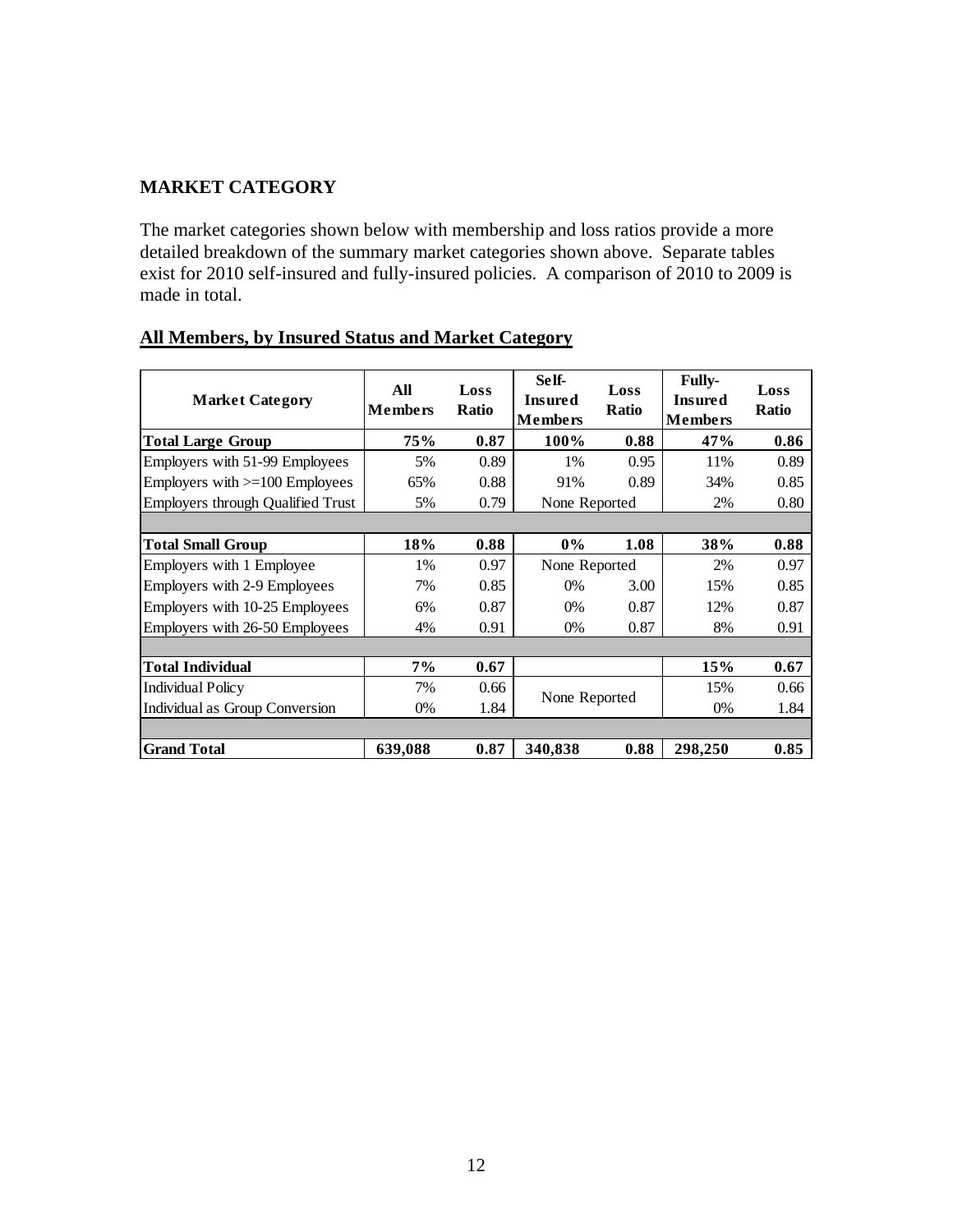## **Overall Comparison – 2009 and 2010**

|                                          | <b>Percent of Members</b> |         | <b>Loss Ratio</b> |      |
|------------------------------------------|---------------------------|---------|-------------------|------|
| <b>Market Category</b>                   | 2009                      | 2010    | 2009              | 2010 |
| <b>Total Large Group</b>                 | 75%                       | 75%     | 0.92              | 0.87 |
| Employers with 51-99 Employees           | 6%                        | 5%      | 0.90              | 0.89 |
| Employers with $>=100$ Employees         | 63%                       | 65%     | 0.94              | 0.88 |
| <b>Employers through Qualified Trust</b> | 6%                        | 5%      | 0.84              | 0.79 |
|                                          |                           |         |                   |      |
| <b>Total Small Group</b>                 | 20%                       | 18%     | 0.92              | 0.88 |
| Employers with 1 Employee                | 1%                        | 1%      | 1.07              | 0.97 |
| Employers with 2-9 Employees             | 8%                        | 7%      | 0.89              | 0.85 |
| Employers with 10-25 Employees           | 7%                        | 6%      | 0.90              | 0.87 |
| Employers with 26-50 Employees           | 4%                        | 4%      | 0.96              | 0.91 |
|                                          |                           |         |                   |      |
| <b>Total Individual</b>                  | 5%                        | 7%      | 0.68              | 0.67 |
| <b>Individual Policy</b>                 | 5%                        | 7%      | 0.66              | 0.66 |
| Individual as Group Conversion           | 0%                        | 0%      | 1.41              | 1.84 |
|                                          |                           |         |                   |      |
| <b>Grand Total</b>                       | 542,829                   | 639,088 | 0.91              | 0.87 |

The following table compares the membership distribution and loss ratios by market category for 2009 versus 2010.

Observations:

- For all employer group market categories loss ratios were lower in 2010 than 2009, as was the aggregate loss ratio for all categories.
- The small group category of "1 Employee" continues to have a comparatively high loss ratio.
- The individual market continues to have a comparatively low loss ratio.
- Group conversion policies show a higher loss ratio for 2010 than for 2009. The conversion pool is small, decreasing in size, and prone to high loss ratios due to no medical underwriting.

## **DEDUCTIBLES**

Information is collected on deductibles according to the dollar amount of the policy deductible. The deductible is the amount that the member pays before the health insurance carrier contributes to the cost of care. If the plan has more than one deductible, the highest level for medical services (i.e. the lowest deductible) within the network is used. Dollar amounts refer to individual deductibles, not family deductibles. Please note that one large carrier reported the out-of-network deductible in 2009 and reported the innetwork deductible in 2010. Therefore year-to-year comparisons are not valid.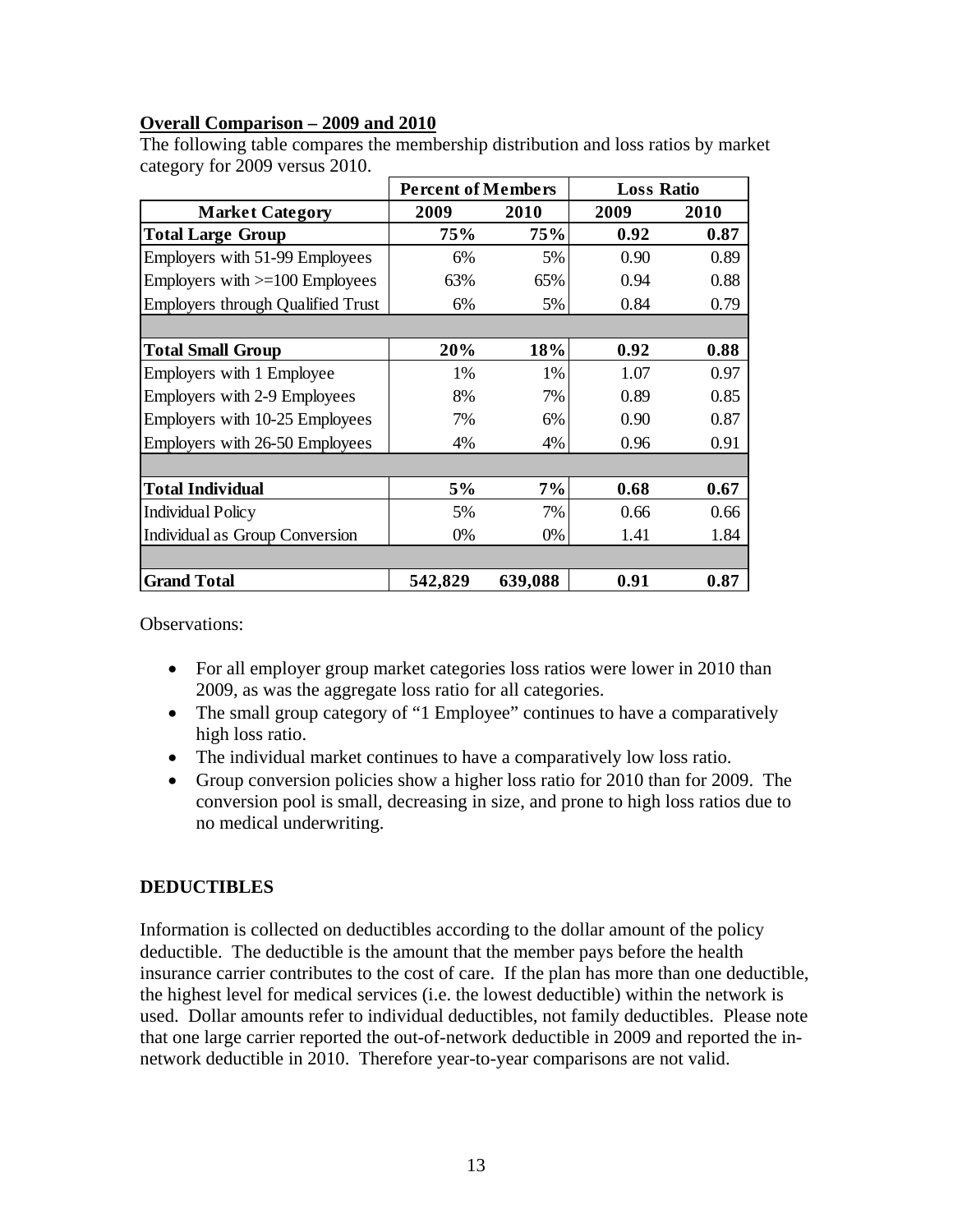Summary comparison tables are shown below. A more detailed table is contained in Appendix A. Bold values represent the group (within each comparison) with the highest percentage of members where the value is at least two percent.

|                    | All            | Self-          | <b>Fully-</b>  | Large   | <b>Small</b> | Non-   |
|--------------------|----------------|----------------|----------------|---------|--------------|--------|
| <b>Deductible</b>  | <b>Members</b> | <b>Insured</b> | <b>Insured</b> | Group   | Group        | Group  |
| \$0                | 37%            | 57%            | 14%            | 46%     | 4%           | 21%    |
| $$1-250$           | $2\%$          | 4%             | 0%             | 3%      | 0%           | 0%     |
| \$251-500          | 9%             | 15%            | 3%             | 12%     | 2%           | 0%     |
| \$501-750          | 9%             | 10%            | 9%             | 10%     | 10%          | 1%     |
| $$751-1,000$       | 3%             | 3%             | 3%             | 4%      | 1%           | 0%     |
| $$1,001-1,500$     | 11%            | 3%             | 20%            | 8%      | 22%          | 23%    |
| \$1,501-3,000      | 17%            | 4%             | 33%            | 11%     | 40%          | 27%    |
| \$3,001-5,000      | $7\%$          | 4%             | 10%            | 6%      | 14%          | 2%     |
| \$5,001-7,500      | $3\%$          | 1%             | 5%             | 1%      | 3%           | 21%    |
| \$7,501-10,000     | 1%             | 0%             | 3%             | 1%      | 3%           | 1%     |
| $$10,001+$         | $0\%$          | $0\%$          | 1%             | 0%      | 0%           | 4%     |
| <b>Grand Total</b> | 639,088        | 340,838        | 298,250        | 480,852 | 112,756      | 45,480 |

Observations:

- The self-insured population benefits reflect lower deductibles than the fullyinsured population
- Generally, the large groups have lower deductibles, while individuals and small groups have higher deductibles.
- The most common deductible for large groups is \$0 and the most common deductible for small groups and individuals is in the \$1,501-\$3,000 range.
- The high percentage of members covered by a self-insured account without any deductible is partly the result of the state of NH employee plan and the benefit plans covering municipal employees. See chart below.

|                    |                                               |              | Self-Insured     |         |
|--------------------|-----------------------------------------------|--------------|------------------|---------|
| <b>Deductible</b>  | All Self-<br><b>Insured</b><br><b>Members</b> | <b>State</b> | <b>Municipal</b> | Other   |
| \$0                | 57%                                           | 100%         | 89%              | 40%     |
| $$1-250$           | 4%                                            | 0%           | 0%               | 6%      |
| \$251-500          | 15%                                           | 0%           | 6%               | 20%     |
| \$501-750          | 10%                                           | 0%           | 4%               | 14%     |
| $$751-1,000$       | 3%                                            | 0%           | 0%               | 4%      |
| \$1,001-1,500      | 3%                                            | 0%           | 0%               | $5\%$   |
| \$1,501-3,000      | 4%                                            | 0%           | 1%               | 5%      |
| \$3,001-5,000      | 4%                                            | 0%           | 1%               | $5\%$   |
| \$5,001-7,500      | 1%                                            | 0%           | 0%               | $1\%$   |
| <b>Grand Total</b> | 340,838                                       | 32,541       | 79,884           | 228,412 |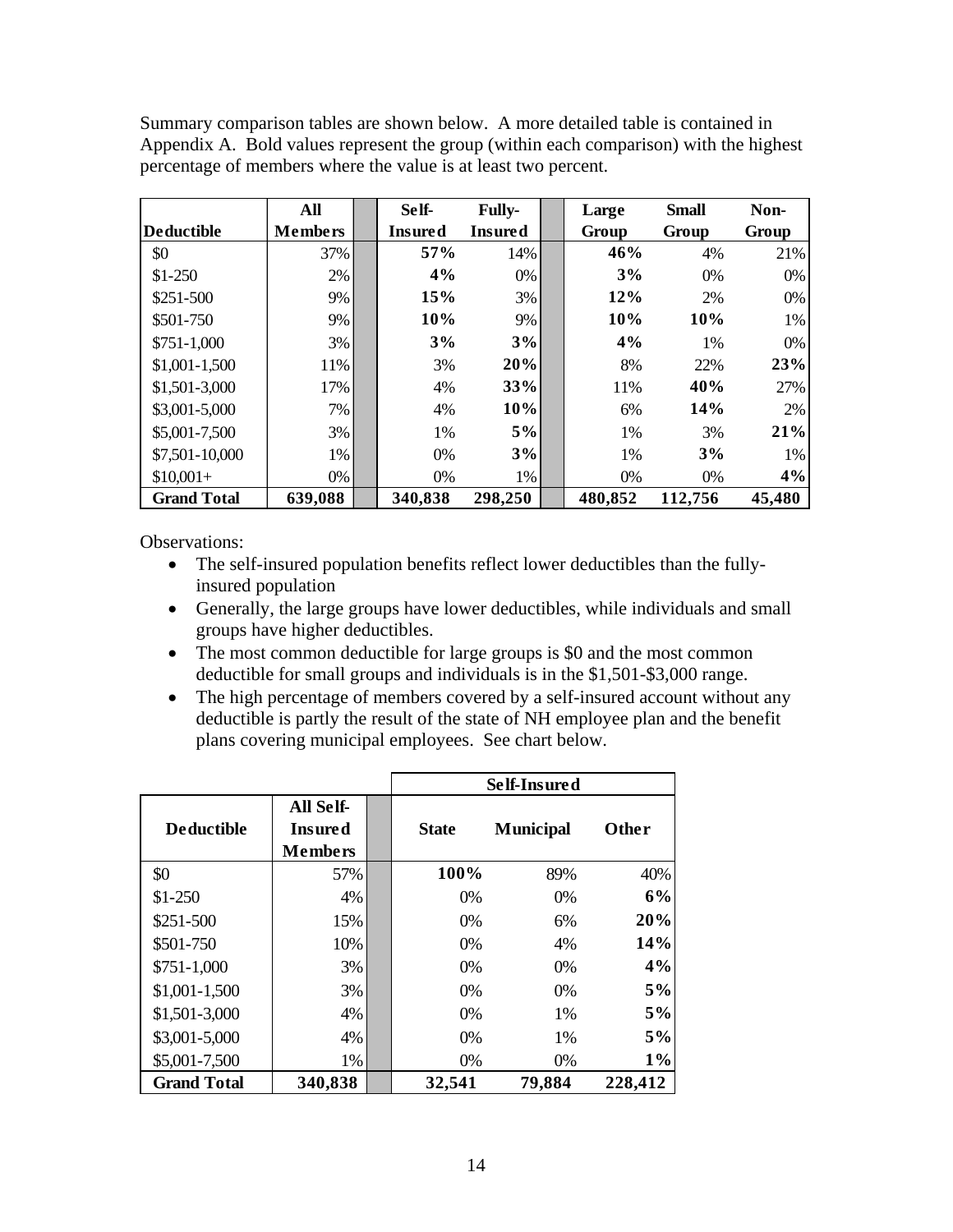#### **CO-INSURANCE**

Co-insurance is the percentage of the total claim that the member is responsible for paying. Co-insurance is paid after the deductible has been met. If the plan has more than one co-insurance level, the highest level for medical services (i.e. lowest member coinsurance %) within network is reported. Please note that one large carrier reported the out-of-network co-insurance percentage in 2009 and reported the in-network coinsurance in 2010. Therefore year-to-year comparisons are not valid.

| Coinsurance          | All            | Self-          | <b>Fully-</b>  | Large   | <b>Small</b> | Non-   |
|----------------------|----------------|----------------|----------------|---------|--------------|--------|
|                      | <b>Members</b> | <b>Insured</b> | <b>Insured</b> | Group   | Group        | Group  |
| 0%                   | 66%            | 59%            | 74%            | 64%     | 83%          | 48%    |
| 5%                   | $0\%$          | 0%             | 0%             | 0%      | 0%           | 0%     |
| 10%                  | 9%             | 15%            | 3%             | 12%     | 2%           | 0%     |
| 15%                  | $0\%$          | 1%             | 0%             | 1%      | 0%           | 0%     |
| 20%                  | 21%            | 21%            | 21%            | 21%     | 14%          | 43%    |
| 25%                  | $0\%$          | 0%             | 0%             | 0%      | 0%           | 0%     |
| 30%                  | $2\%$          | 3%             | 1%             | 2%      | 0%           | 6%     |
| 35%                  | $0\%$          | 0%             | 0%             | 0%      | 0%           | 0%     |
| 40%                  | $0\%$          | 1%             | 0%             | 1%      | 0%           | 0%     |
| 50%                  | $0\%$          | 0%             | 0%             | 0%      | 0%           | 3%     |
| <b>Total Members</b> | 639,088        | 340,838        | 298,250        | 480,852 | 112,756      | 45,480 |

Observations:

• Much of the non-group market has higher coinsurance percentages than large and small group, with 52 percent of individual members having to pay 20% or more co-insurance.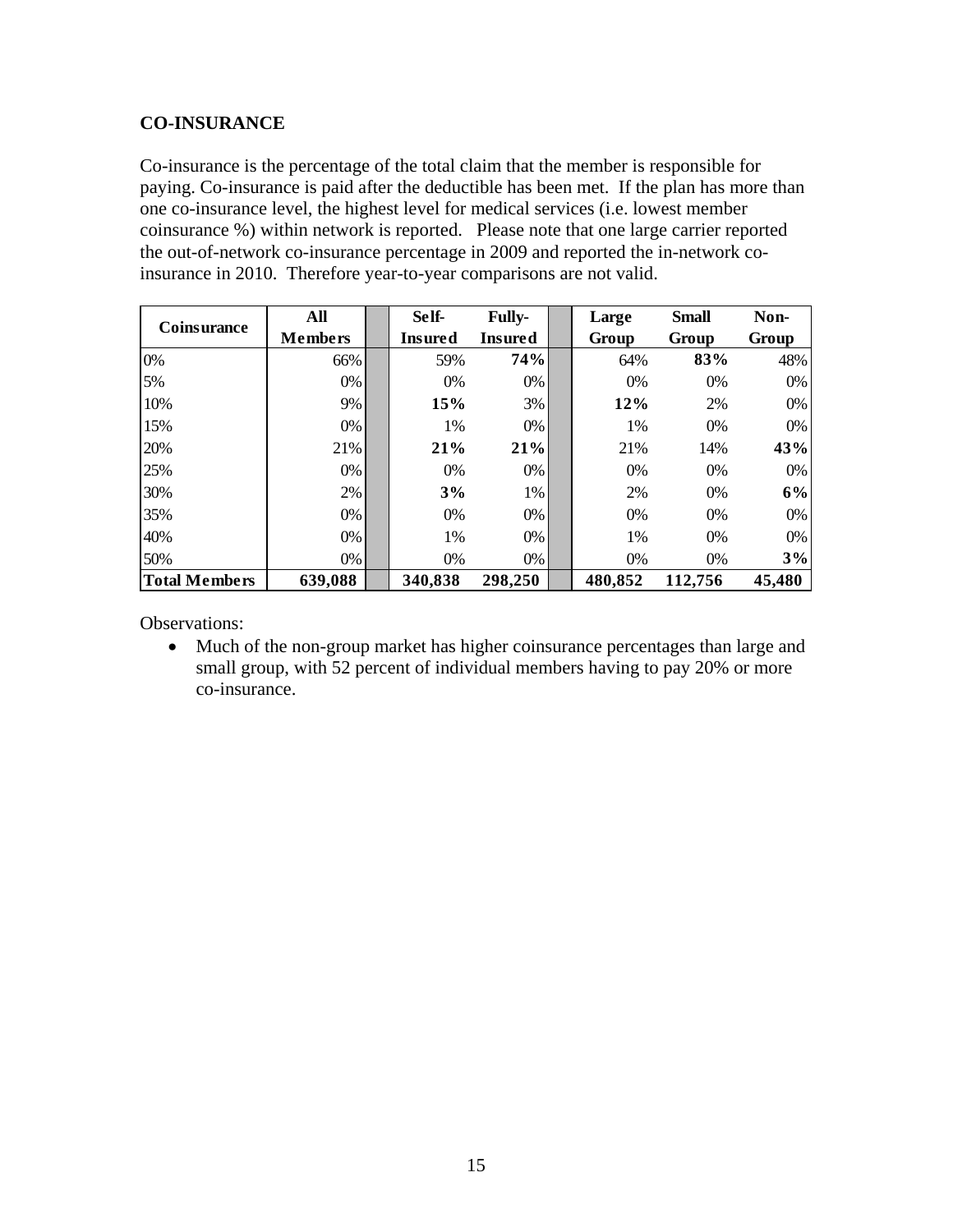# **CO-PAYS**

Co-pays represent the dollar amount of the highest office visit member contribution for services within network. The distribution of co-pay amounts is similar in 2010 to 2009, but with some increases and some decreases.

|                      | All            | Self-          | <b>Fully-</b>  | Large   | <b>Small</b> | Non-   |
|----------------------|----------------|----------------|----------------|---------|--------------|--------|
| Copay                | <b>Members</b> | <b>Insured</b> | <b>Insured</b> | Group   | Group        | Group  |
| \$0                  | 19%            | 16%            | 23%            | 17%     | 17%          | 50%    |
| \$5                  | 7%             | 13%            | 0%             | 9%      | 0%           | 0%     |
| \$10                 | 14%            | 24%            | 4%             | 18%     | 2%           | 10%    |
| \$15                 | 8%             | 8%             | 7%             | 8%      | 11%          | 1%     |
| \$18                 | 0%             | 0%             | 0%             | 0%      | 0%           | $0\%$  |
| \$20                 | 19%            | 11%            | 28%            | 17%     | 24%          | 28%    |
| \$24                 | 0%             | 0%             | 0%             | 0%      | 0%           | $0\%$  |
| \$25                 | 11%            | 7%             | 15%            | 9%      | 22%          | 0%     |
| \$30                 | 8%             | 11%            | 5%             | 9%      | 5%           | 3%     |
| \$35                 | 2%             | 4%             | 1%             | 3%      | 0%           | 0%     |
| \$40                 | 5%             | 4%             | 7%             | 5%      | 7%           | 8%     |
| \$45                 | 1%             | 2%             | 0%             | 1%      | 0%           | $0\%$  |
| \$50                 | 5%             | 2%             | 9%             | 4%      | 12%          | $0\%$  |
| \$55                 | 0%             | 0%             | 0%             | 0%      | 0%           | 0%     |
| \$60                 | 0%             | 0%             | 0%             | 0%      | 0%           | 0%     |
| \$65                 | 0%             | 0%             | 0%             | 0%      | 0%           | 0%     |
| \$70                 | 0%             | 0%             | 0%             | 0%      | 0%           | 0%     |
| \$75                 | 0%             | 0%             | 0%             | 0%      | 0%           | 0%     |
| <b>Total Members</b> | 639,088        | 340,838        | 298,250        | 480,852 | 112,756      | 45,480 |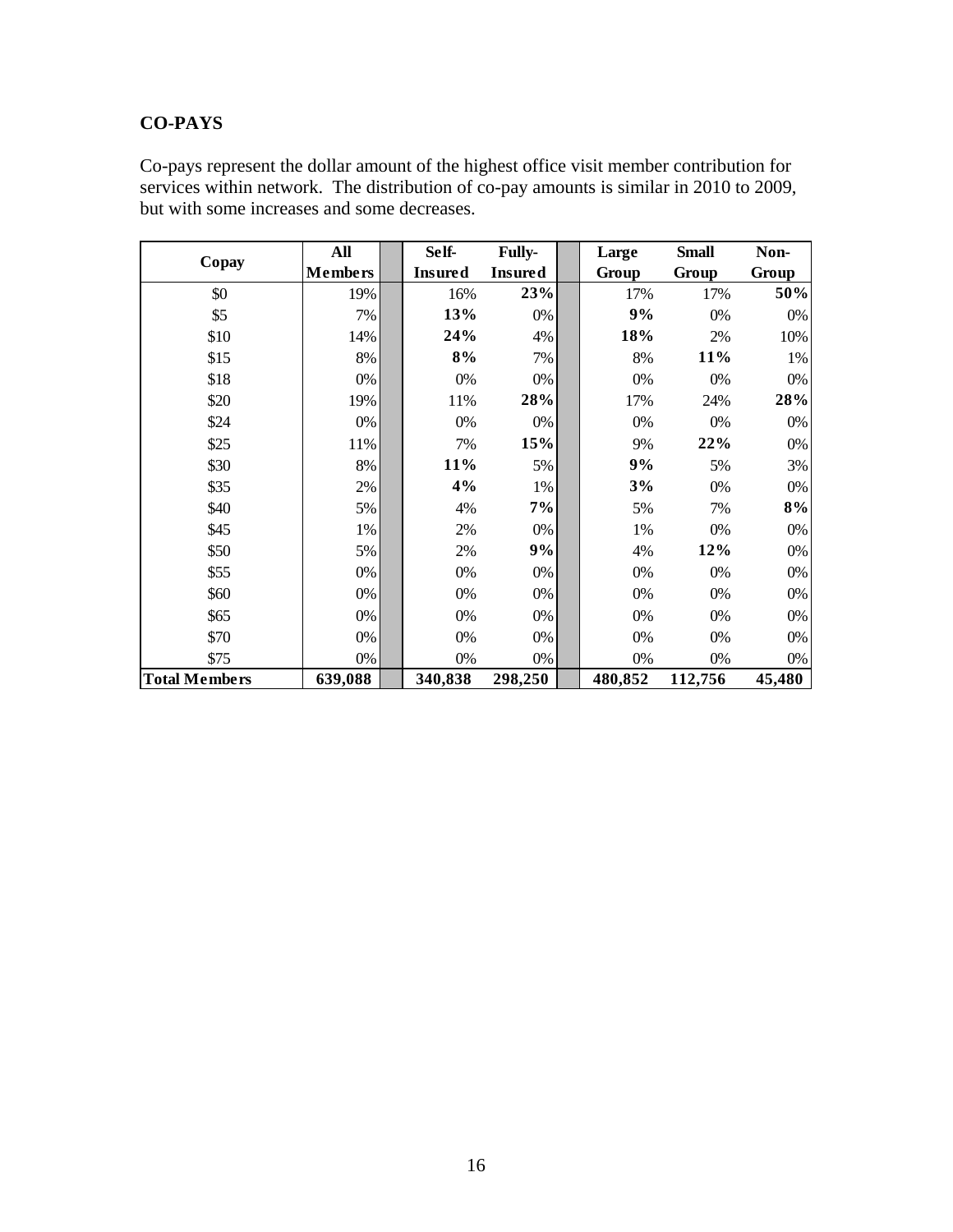|                      | <b>All Members</b> |         |
|----------------------|--------------------|---------|
| Copay                | 2009               | 2010    |
| \$0                  | 18%                | 19%     |
| \$5                  | 8%                 | 7%      |
| \$10                 | 20%                | 14%     |
| \$15                 | 12%                | 8%      |
| \$18                 | 0%                 | 0%      |
| \$20                 | 19%                | 19%     |
| \$24                 | 0%                 | 0%      |
| \$25                 | 7%                 | 11%     |
| \$30                 | 5%                 | 8%      |
| \$35                 | 2%                 | 2%      |
| \$40                 | 6%                 | 5%      |
| \$45                 | 0%                 | 1%      |
| \$50                 | 5%                 | 5%      |
| \$55                 | 0%                 | 0%      |
| \$60                 | 0%                 | 0%      |
| \$65                 | 0%                 | 0%      |
| \$70                 | 0%                 | 0%      |
| \$75                 | 0%                 | 0%      |
| <b>Total Members</b> | 542,829            | 639,088 |

Observations:

 There appears to be shifting to higher co-pays with decreases in the number of members with \$10 and \$15 co-pays and increases in the number of members with \$25 and \$30 co-pays.

#### **COVERED BENEFITS**

Coverage for benefits is based on whether the policy provides coverage at the level described in the Supplemental Report bulletin. Definitions are provided in Appendix B for all 26 benefit categories included in the Supplemental Report filing. A few of these categories had none or very few members without coverage, but all are listed in the table below.

Covered benefits are subject to greater reporting variation. This variation is due to differences in how carriers interpret policy coverage and the definition of the benefits described in the bulletin.

Members appearing to be without coverage for a particular benefit may obtain coverage for that benefit through a mechanism other than the primary insurance carrier. Examples of this include mental health benefits and prescription drug coverage provided by an organization external to the employer or insurance carrier.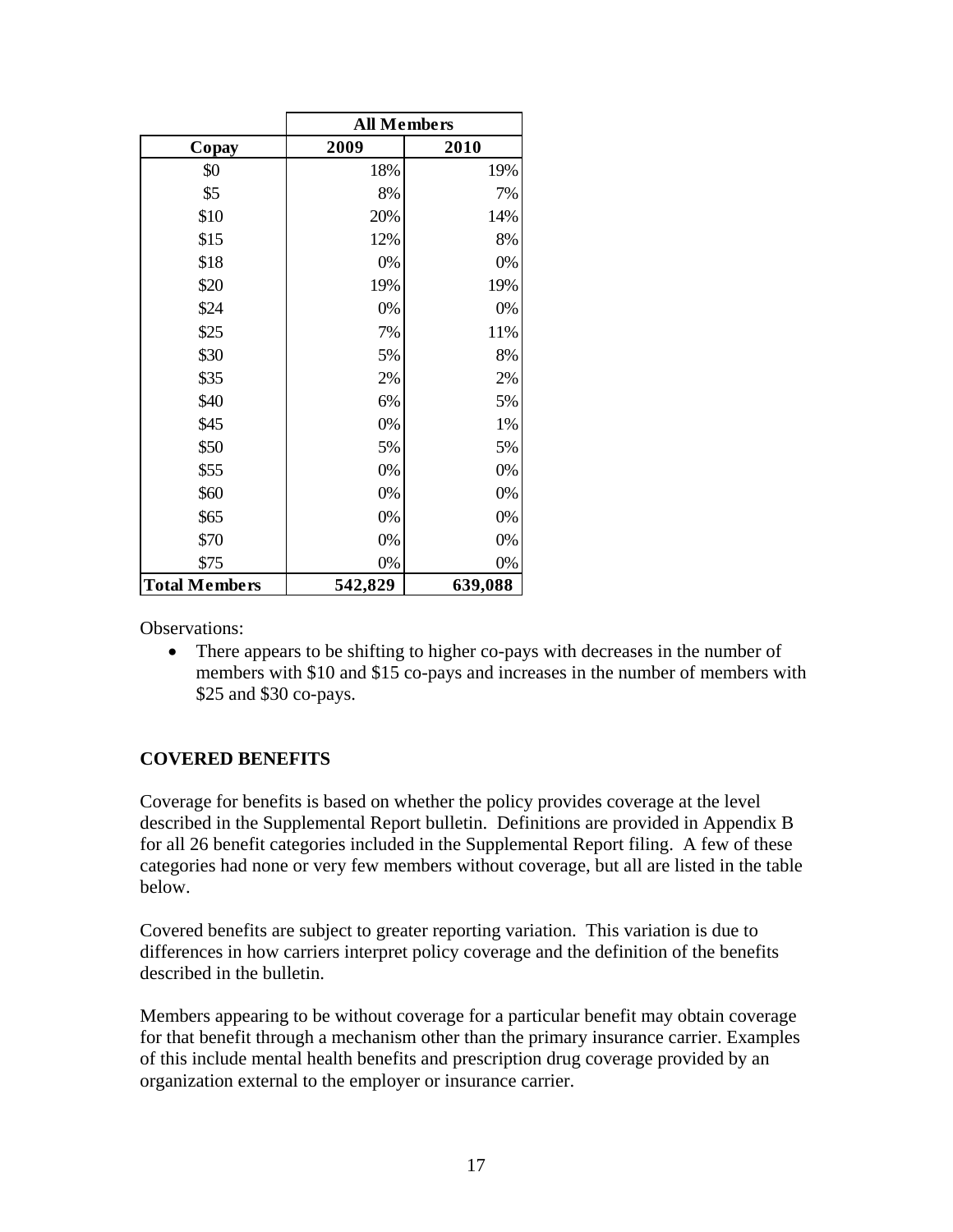# **Detailed Benefit Category Table:**

|                                 |         | All            |  | Self- | <b>Fully-</b>          | Large | <b>Small</b> | Non-  |
|---------------------------------|---------|----------------|--|-------|------------------------|-------|--------------|-------|
| <b>Coverage Category</b>        | Covered | <b>Members</b> |  |       | <b>Insured Insured</b> | Group | Group        | Group |
| <b>Ambulance Services</b>       | Yes     | 100%           |  | 100%  | 100%                   | 100%  | 100%         | 100%  |
|                                 | No      | 0%             |  | 0%    | $0\%$                  | 0%    | 0%           | 0%    |
| Audiology Screening of          | Yes     | 97%            |  | 97%   | 96%                    | 98%   | 99%          | 78%   |
| Newborns                        | No      | 3%             |  | 3%    | 4%                     | $2\%$ | 1%           | 22%   |
| <b>Blood and Blood Products</b> | Yes     | 78%            |  | 66%   | 91%                    | 71%   | 99%          | 98%   |
|                                 | No      | 22%            |  | 34%   | 9%                     | 29%   | 1%           | 2%    |
| Case Management                 | Yes     | 100%           |  | 100%  | 100%                   | 100%  | 100%         | 99%   |
| Programs                        | No      | 0%             |  | 0%    | $0\%$                  | 0%    | 0%           | 1%    |
| Chiropractic Services           | Yes     | 91%            |  | 97%   | 84%                    | 97%   | 90%          | 35%   |
|                                 | No      | 9%             |  | 3%    | 16%                    | 3%    | 10%          | 65%   |
| Durable Medical                 | Yes     | 100%           |  | 100%  | 100%                   | 100%  | 100%         | 98%   |
| Equipment                       | No      | 0%             |  | 0%    | 0%                     | 0%    | 0%           | 2%    |
| <b>Emergency Room Services</b>  | Yes     | 100%           |  | 100%  | 99%                    | 100%  | 99%          | 98%   |
|                                 | No      | 0%             |  | 0%    | 1%                     | 0%    | 1%           | 2%    |
| <b>Family Planning Services</b> | Yes     | 87%            |  | 87%   | 88%                    | 87%   | 98%          | 61%   |
|                                 | No      | 13%            |  | 13%   | 12%                    | 13%   | 2%           | 39%   |
| <b>Habilitative Services</b>    | Yes     | 53%            |  | 54%   | 52%                    | 56%   | 48%          | 30%   |
|                                 | No      | 47%            |  | 46%   | 48%                    | 44%   | 52%          | 70%   |
|                                 | Yes     | 61%            |  | 52%   | 72%                    | 57%   | 72%          | 81%   |
| <b>Hearing Aids</b>             | No      | 39%            |  | 48%   | 28%                    | 43%   | 28%          | 19%   |
| Home Health Care                | Yes     | 99%            |  | 100%  | 98%                    | 100%  | 99%          | 87%   |
|                                 | No      | 1%             |  | 0%    | 2%                     | 0%    | 1%           | 13%   |
|                                 | Yes     | 78%            |  | 68%   | 90%                    | 72%   | 98%          | 93%   |
| Hospice                         | No      | 22%            |  | 32%   | 10%                    | 28%   | 2%           | 7%    |
| Hospitalization                 | Yes     | 99%            |  | 100%  | 98%                    | 100%  | 99%          | 87%   |
|                                 | No      | 1%             |  | 0%    | 2%                     | 0%    | 1%           | 13%   |
| <b>Infertility Services</b>     | Yes     | 59%            |  | 64%   | 53%                    | 60%   | 57%          | 51%   |
|                                 | No      | 41%            |  | 36%   | 47%                    | 40%   | 43%          | 49%   |
| Medical Food                    | Yes     | 96%            |  | 95%   | 97%                    | 96%   | 99%          | 84%   |
|                                 | No      | 4%             |  | 5%    | 3%                     | 4%    | 1%           | 16%   |
| Mental Health and               | Yes     | 77%            |  | 67%   | 88%                    | 72%   | 98%          | 81%   |
| Substance Abuse                 | No      | 23%            |  | 33%   | 12%                    | 28%   | 2%           | 19%   |
|                                 | Yes     | 73%            |  | 61%   | 86%                    | 67%   | 93%          | 79%   |
| <b>Nutritional Services</b>     | No      | 27%            |  | 39%   | 14%                    | 33%   | 7%           | 21%   |
| <b>Outpatient Hospital</b>      | Yes     | 100%           |  | 100%  | 100%                   | 100%  | 100%         | 100%  |
| Services and Surgery            | No      | 0%             |  | 0%    | 0%                     | 0%    | $0\%$        | 0%    |
| Outpatient Laboratory and       | Yes     | 100%           |  | 100%  | 100%                   | 100%  | 100%         | 100%  |
| Diagnostic Services             | No      | 0%             |  | $0\%$ | $0\%$                  | $0\%$ | $0\%$        | $0\%$ |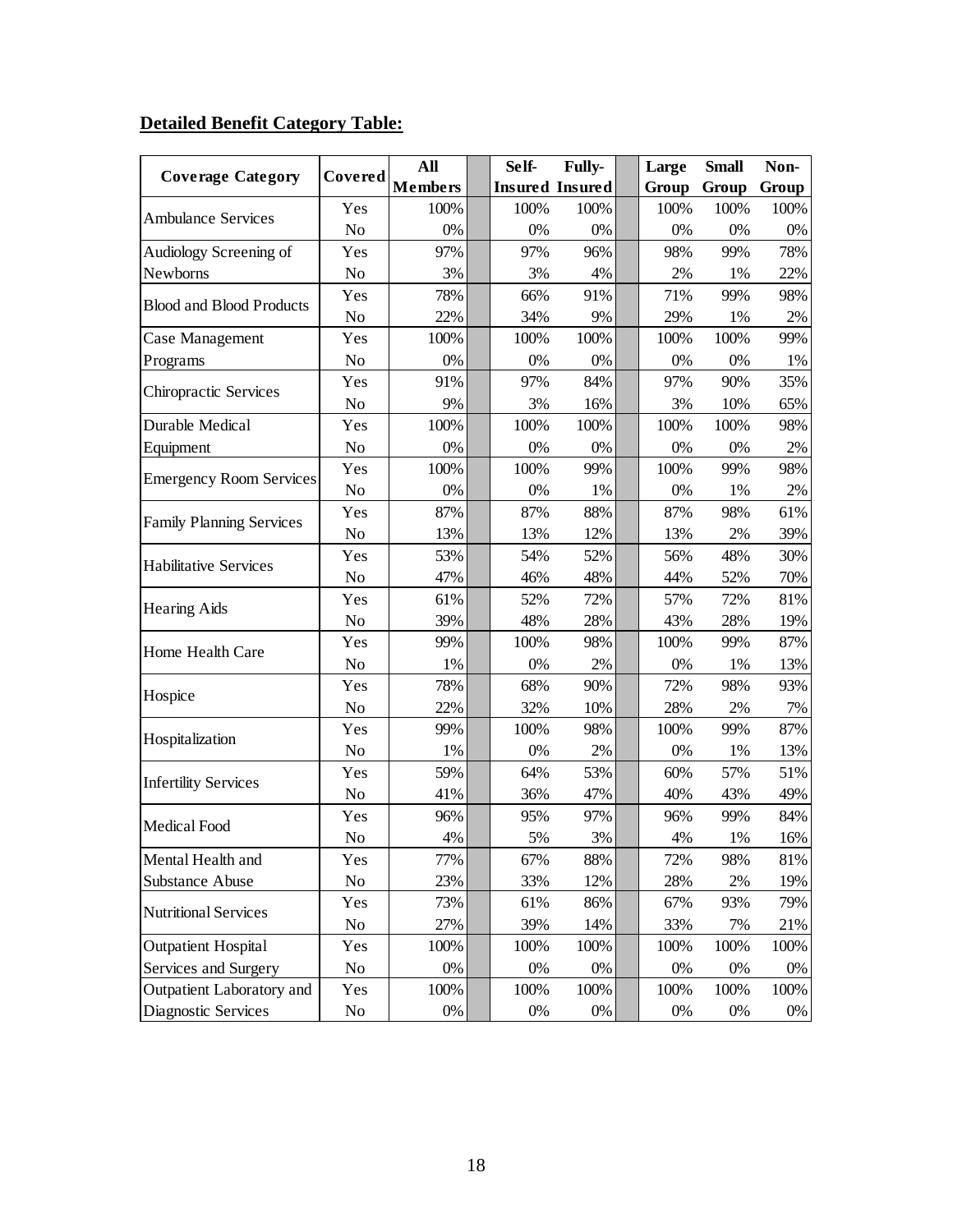|                                  |                | All            | Self- | <b>Fully-</b>   | Large | <b>Small</b> | Non-  |
|----------------------------------|----------------|----------------|-------|-----------------|-------|--------------|-------|
| <b>Coverage Category</b>         | Covered        | <b>Members</b> |       | Insured Insured | Group | Group        | Group |
| <b>Outpatient Rehabilitation</b> | Yes            | 99%            | 100%  | 97%             | 100%  | 99%          | 84%   |
| <b>Services</b>                  | No             | 1%             | $0\%$ | 3%              | 0%    | 1%           | 16%   |
| Pregnancy and Maternity          | Yes            | 99%            | 100%  | 97%             | 100%  | 99%          | 82%   |
| <b>Services</b>                  | No             | 1%             | $0\%$ | 3%              | 0%    | 1%           | 18%   |
| <b>Preventive Services</b>       | Yes            | 82%            | 73%   | 92%             | 77%   | 98%          | 91%   |
|                                  | N <sub>0</sub> | 18%            | 27%   | 8%              | 23%   | 2%           | 9%    |
| <b>Prescription Drugs</b>        | Yes            | 89%            | 80%   | 99%             | 86%   | 99%          | 100%  |
|                                  | No             | 11%            | 20%   | 1%              | 14%   | 1%           | $0\%$ |
| <b>Skilled Nursing Facility</b>  | Yes            | 89%            | 83%   | 95%             | 86%   | 99%          | 96%   |
|                                  | No             | 11%            | 17%   | 5%              | 14%   | 1%           | 4%    |
|                                  | Yes            | 100%           | 99%   | 100%            | 99%   | 100%         | 99%   |
| Transplants                      | N <sub>0</sub> | 0%             | 1%    | 0%              | 1%    | 0%           | 1%    |
| Well Child and                   | Yes            | 92%            | 89%   | 96%             | 91%   | 99%          | 91%   |
| <b>Immunization Services</b>     | No             | 8%             | 11%   | 4%              | 9%    | 1%           | 9%    |

Sometimes fewer fully-insured or small group members are without coverage for a particular benefit. This is probably due to NH laws for mandated benefits. Larger employers are more likely to be self-insured and have more flexibility to negotiate which benefits will be covered under their policy.

## **CARRIER MEMBERSHIP DISTRIBUTION**

Data submitted for the Supplemental Report is based on policyholder. The data include insured members who reside outside of NH if covered under a NH policy. These data include self-funded accounts.

The following companies have been grouped into one "family" company name for the tables below:

- Anthem includes: Anthem Health Plans of NH and Matthew Thornton, but does not include FEP (approximately 30,000 members) nor national accounts (about 10,000 members)
- Assurant includes: Time Life Insurance Company and John Alden Life Insurance Company
- CIGNA includes: CIGNA HealthCare of NH, Connecticut General Life Insurance Company, and Great West Life & Annuity Insurance Company
- Harvard Pilgrim includes: Harvard Pilgrim HealthCare NE, HPHC, Harvard Pilgrim Health Care, and Health Plans, Inc.
- HealthMarkets includes: The Chesapeake Life Insurance Company and The Mega Life and Health Insurance Company
- MVP includes: MVP Health Insurance Company of NH and MVP Health Plan of NH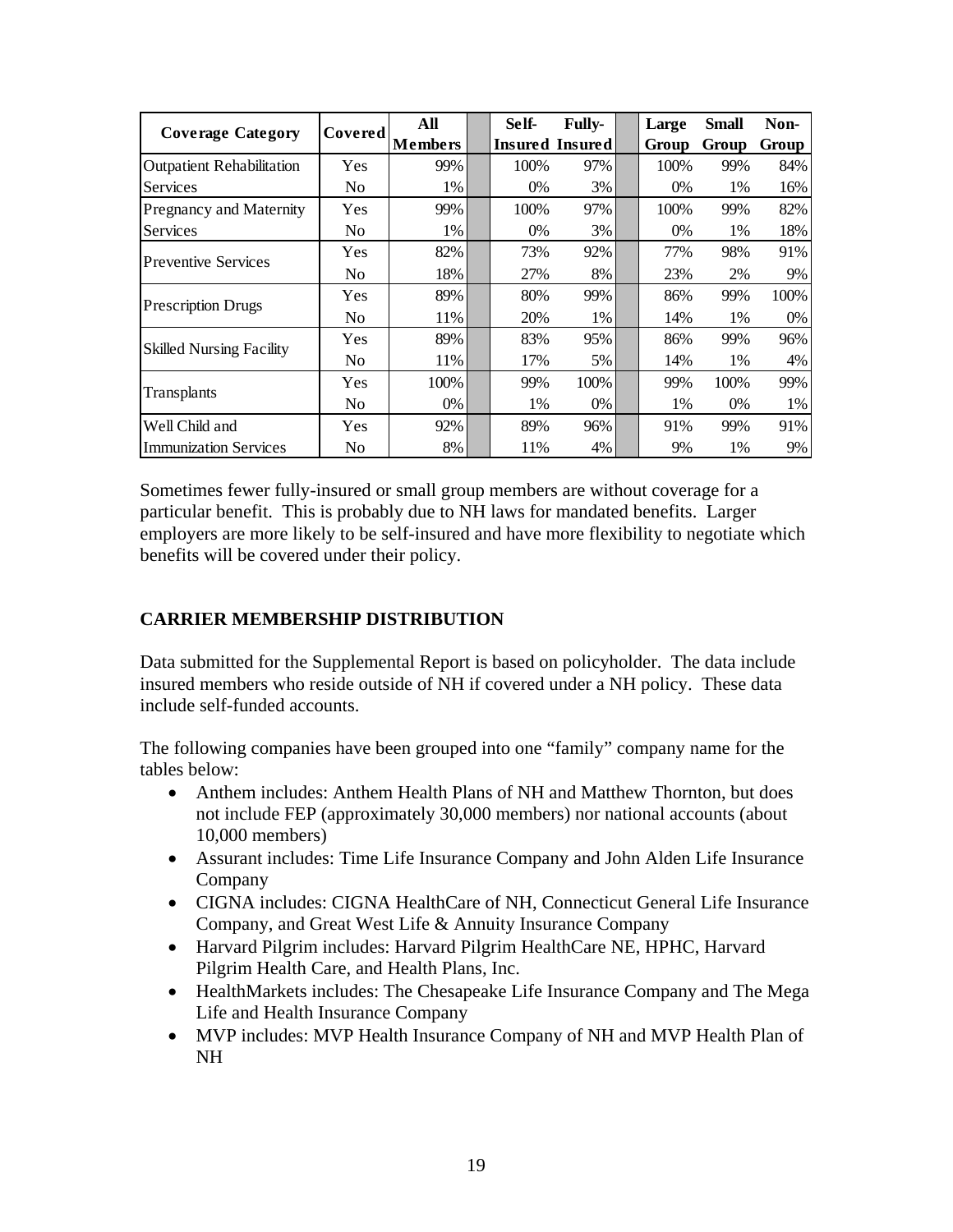| <b>Health Insurance Carrier/TPA</b> | Self-<br><b>Insured</b><br><b>Members</b> | <b>Fully-</b><br><b>Insured</b><br><b>Members</b> | <b>Total</b><br><b>Members</b> | Percent of<br><b>Total</b> |
|-------------------------------------|-------------------------------------------|---------------------------------------------------|--------------------------------|----------------------------|
| Aetna                               | 20,427                                    | 821                                               | 21,248                         | 3.3%                       |
| American Republic                   |                                           | 504                                               | 504                            | 0.1%                       |
| Anthem                              | 143,704                                   | 134,242                                           | 277,946                        | 43.5%                      |
| Assurant                            |                                           | 4,791                                             | 4,791                          | 0.7%                       |
| Celtic                              |                                           | 1,552                                             | 1,552                          | 0.2%                       |
| <b>CIGNA</b>                        | 111,541                                   | 25,732                                            | 137,273                        | 21.5%                      |
| Guardian                            |                                           | 83                                                | 83                             | 0.0%                       |
| Golden Rule                         |                                           | 237                                               | 237                            | 0.0%                       |
| <b>Harvard Pilgrim</b>              | 60,078                                    | 92,306                                            | 152,384                        | 23.8%                      |
| HealthMarkets                       |                                           | 7,087                                             | 7,087                          | 1.1%                       |
| <b>MVP</b>                          |                                           | 25,948                                            | 25,948                         | 4.1%                       |
| United                              |                                           | 4,949                                             | 4,949                          | 0.8%                       |
| Usable                              | 5,088                                     |                                                   | 5,088                          | 0.8%                       |
| <b>Total</b>                        | 340,838                                   | 298,250                                           | 639,088                        | 100.0%                     |

Based on the Supplemental Report submission, the distribution of members by carrier is shown in the chart below: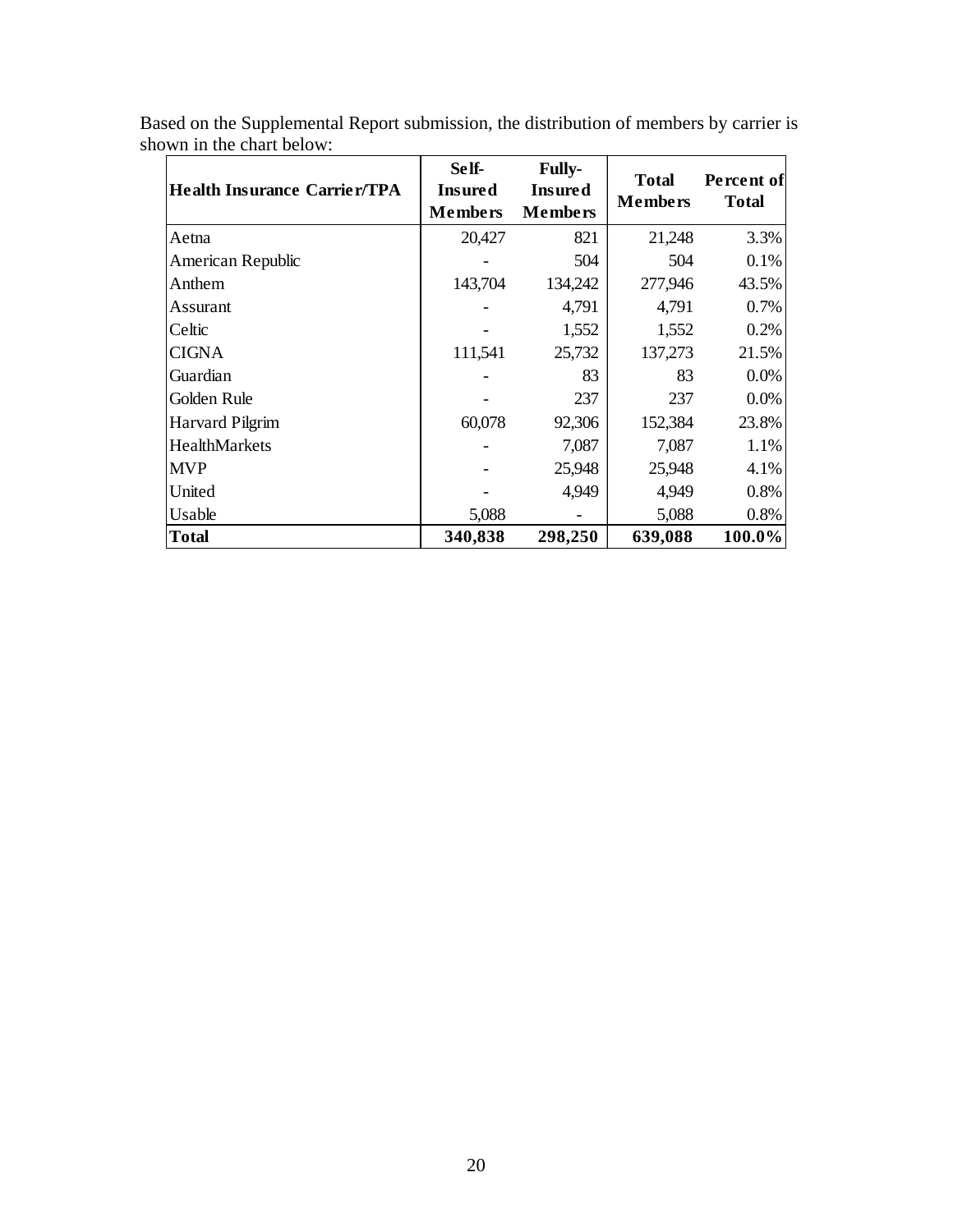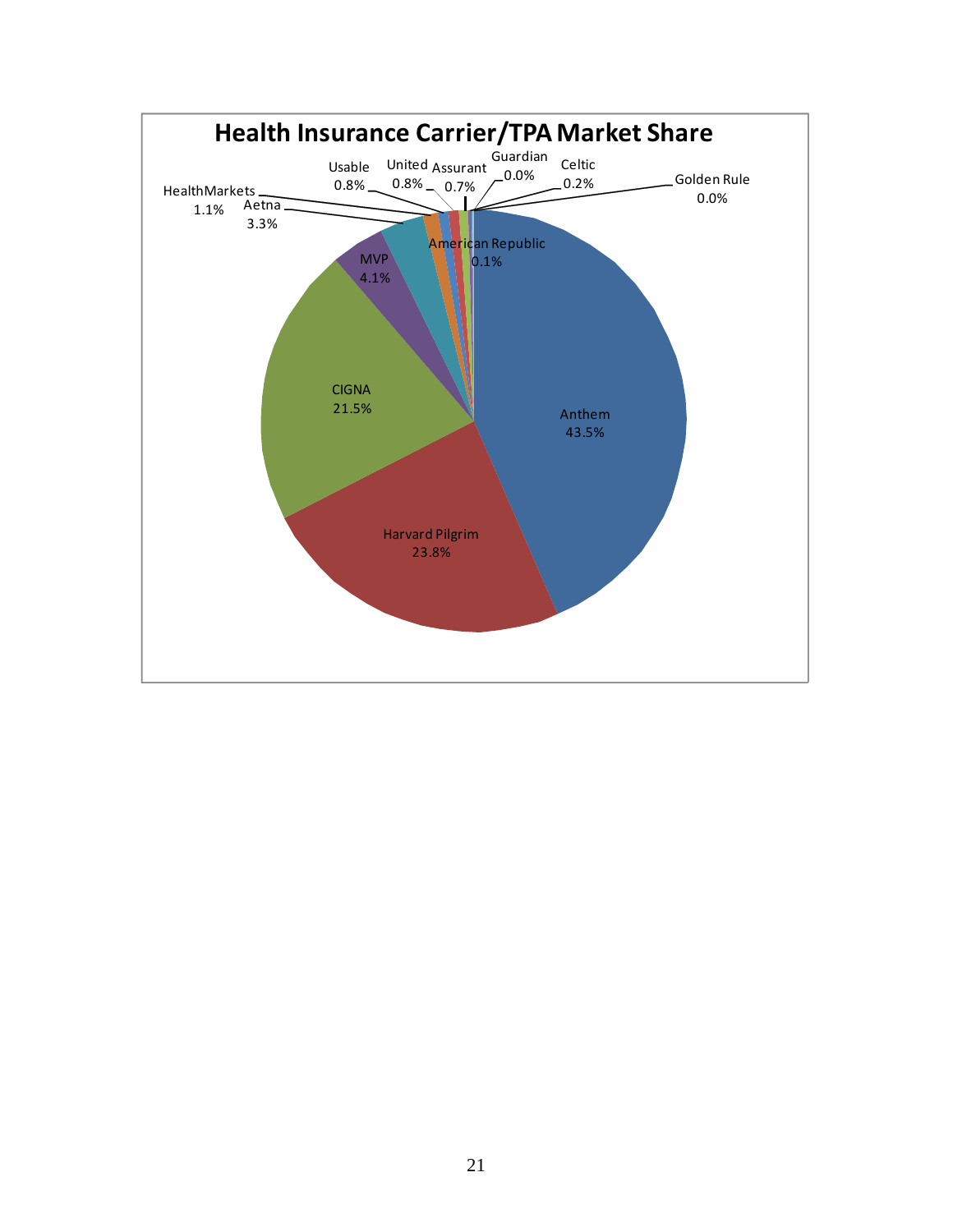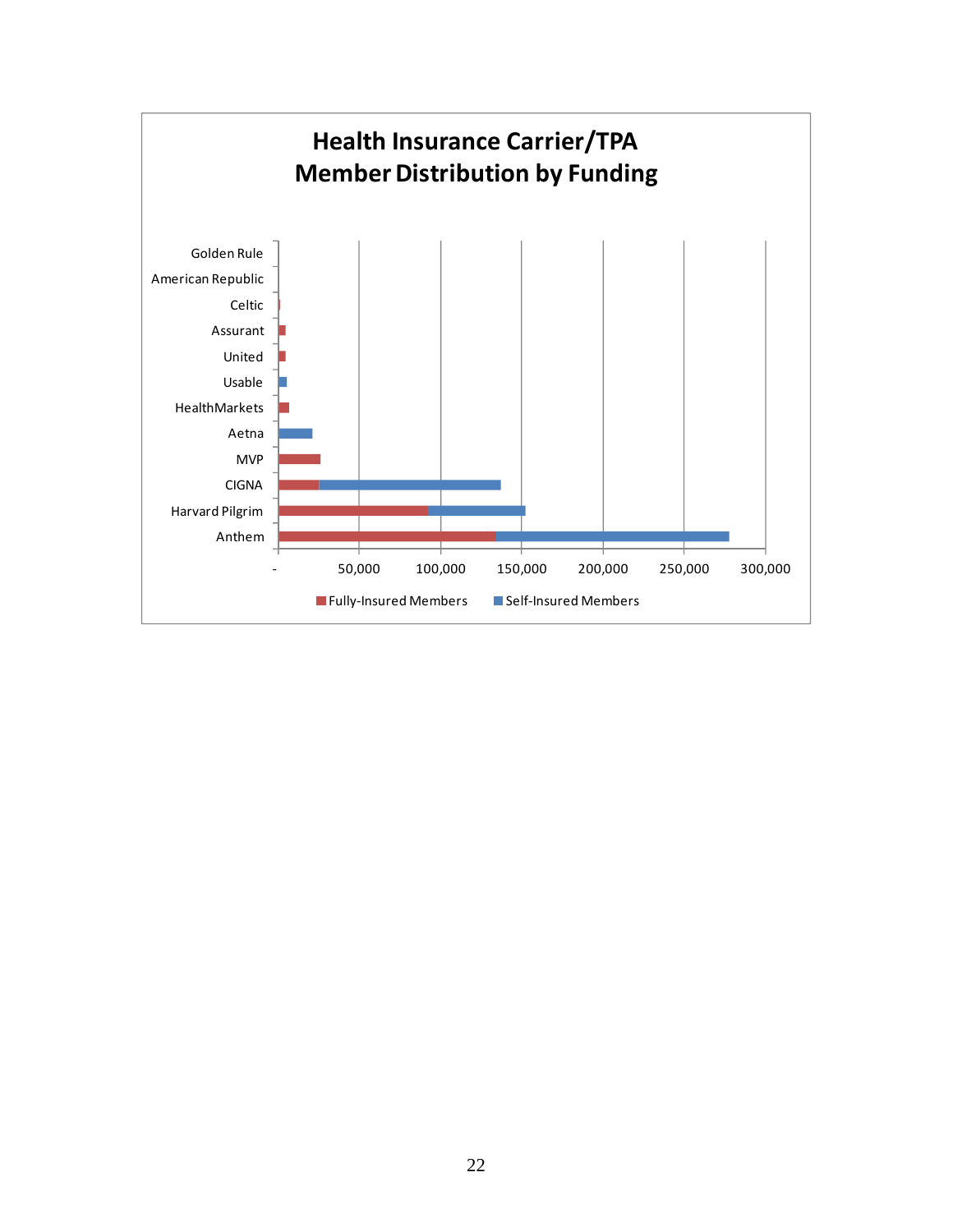#### **SUPPLEMENTAL REPORT HISTORY**

The first round of supplemental report filings occurred on May 1, 2002, and included data from calendar year 2001. The first data submission applied only to licensed non-profit health service corporations and licensed health maintenance organizations. All other licensed health carriers filed in 2003. In 2006, the department substantially revised the bulletin that describes how data need to be submitted to the NHID. For this reason, the 2006 report cannot be compared to prior submissions. The 2007 bulletin had minor changes, but included a separate variable for self-insured vs. fully-insured data. This separation allows greater insight into the market dynamics of the differing policy types. The 2009 bulletin clarified that out-of-state employer's branch location in NH shall be considered a New Hampshire employer, and the carrier/TPA shall submit data for all members who are employed at that branch location.

## **DATA COLLECTED**

The Supplemental Report data collection applies to all health insurance companies and health maintenance organizations licensed in New Hampshire. All third party administrators (TPAs) licensed or registered in New Hampshire must submit data.

Data submitted by TPAs must comply with instructions in order to compare self-insured costs to what is experienced with underwritten insurance. To compare self-insured to fully-insured, a premium equivalent is calculated, based on the total cost to the employer including special programs such as disease management.

Data are submitted to the NHID by stop loss companies as a part of the Supplemental Report data collection process, but are not reported here. The membership covered under these polices are tracked through the TPA, as is the overall health insurance premium equivalent and the corresponding medical claims.

Carriers meeting the de minimis exemption do not submit data that are tabulated in this report. Carriers that write less than \$250,000 in accident and health insurance premiums in New Hampshire are no longer required to submit a null report. TPAs with fewer than 2,400 covered life months must file a null report with the NHID.

Data are collected for New Hampshire policies, including when an organization has "bricks and mortar" in New Hampshire. For example, assume a TPA administers a health benefit plan. This plan covers a New Hampshire employer and there are 250 lives associated with this employer's plan of which 100 of the 250 lives are Massachusetts residents, and the remaining 150 lives are New Hampshire residents. This TPA is required to report all lives, regardless of the state of residency, covered through this plan as they are all associated with a NH employer's health benefit plan.

In another example, assume a TPA administers a health benefit plan. This plan is for a Massachusetts employer and there are 500 lives associated with this employer's plan and the employer has no facilities in NH. Half of these lives are New Hampshire residents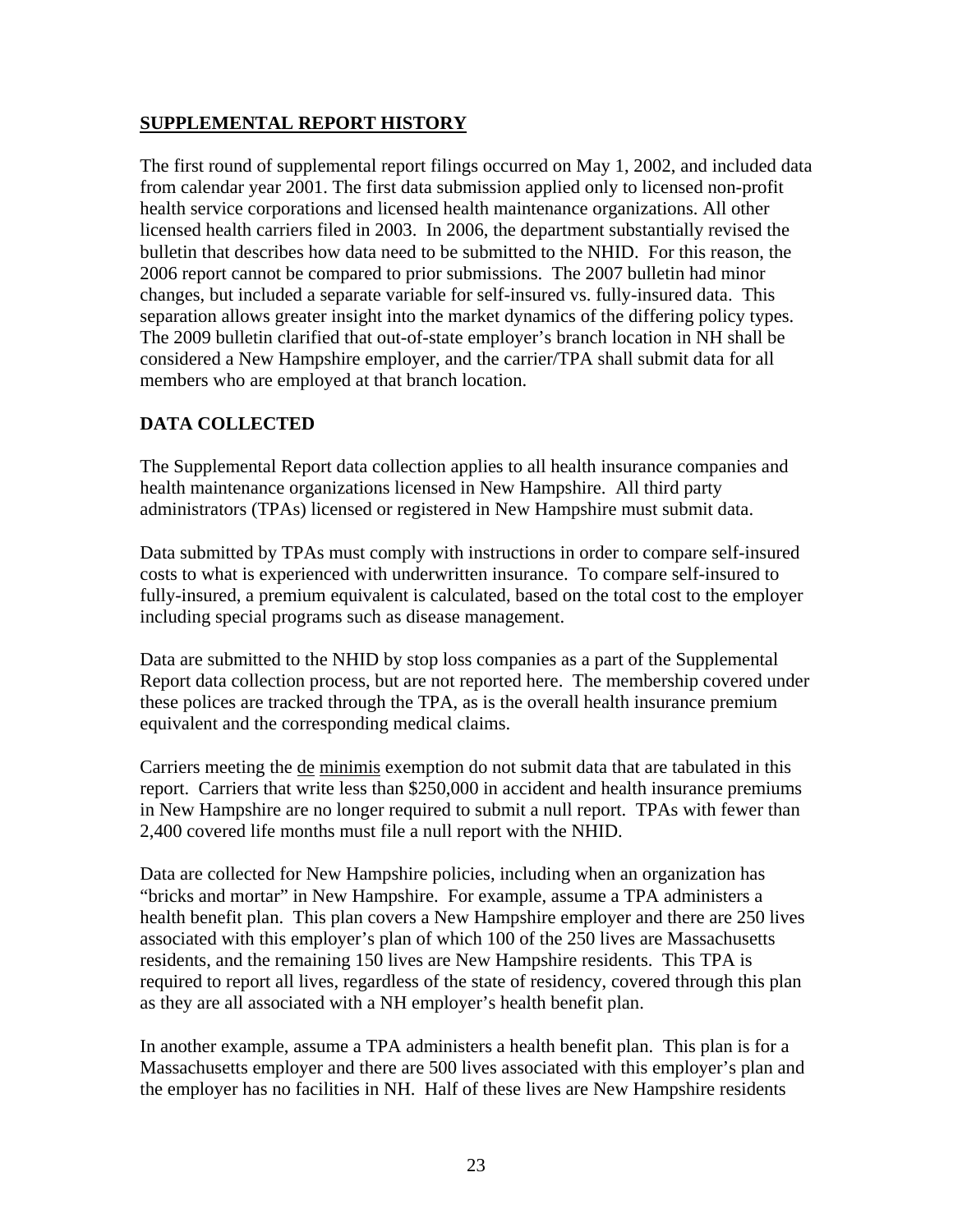whose principal place of employment is in Massachusetts. This TPA would not be required to report these lives as none of the 500 lives are associated with a NH employer's health benefit plan. The same principles apply to fully-insured policies. Policies issued to NH employers or that cover members who have a work location in New Hampshire should be reported in the New Hampshire Supplemental Report.

For an explanation of the data fields used in the supplemental report, please see the Supplemental Report bulletin on the NHID website that describes how the data must be submitted to the NHID:

http://www.nh.gov/insurance/lah/documents/sup-rep\_bul\_11.pdf.

## **DATA NOTES**

This version of the 2010 Supplemental Report was produced using methods developed by the NHID and by Compass Health Analytics, Inc. working under a contract with the NHID.

Supplemental Report data are submitted to the NHID by July 15 of each year for premium billed and claims with a date of service during the prior calendar year. The length of time after the incurred period is needed in order to adequately capture data on a "claims paid" basis, which may take several months for the provider to submit the claim, the carrier to process the claim, and the data to be loaded in reporting databases.

Upon receiving data from the carrier, the NHID analyzes the submission and provides a summary report back to the carrier. This quality assurance process takes place to confirm that what is submitted by the carrier is reasonable and without major errors that occasionally develop during a data submission process. Additionally, questions are presented to the carriers when apparent anomalies are discovered upon examination of the submitted data. As a result, some carriers resubmit data to correct errors, however not all anomalies and data errors are eliminated with this process. No further auditing of the data takes place.

Many of the statistics in this report are based on membership. Membership numbers are calculated averages based on member months. If a member was covered for twelve months, that member is reported to the NHID with twelve member months and represents one complete member. If a member was only insured for half the year, six months are reported and the membership value is 0.5. This method of averaging allows the NHID to provide comparable numbers of members, when in practice the actual number of members fluctuates throughout the year. Additionally, many individuals may be insured for only part of the year due to moving in or out of state, changing employers, or becoming uninsured. The averaging mechanism avoids overestimating the number of persons insured by counting membership on a pro-rated basis. As members can be counted on a partial basis, summary totals may differ due to rounding errors.

"Loss ratio" is the term that is used to assess what percentage of the premium is paid out for medical claims. Loss ratio is calculated using the data submitted in the Supplemental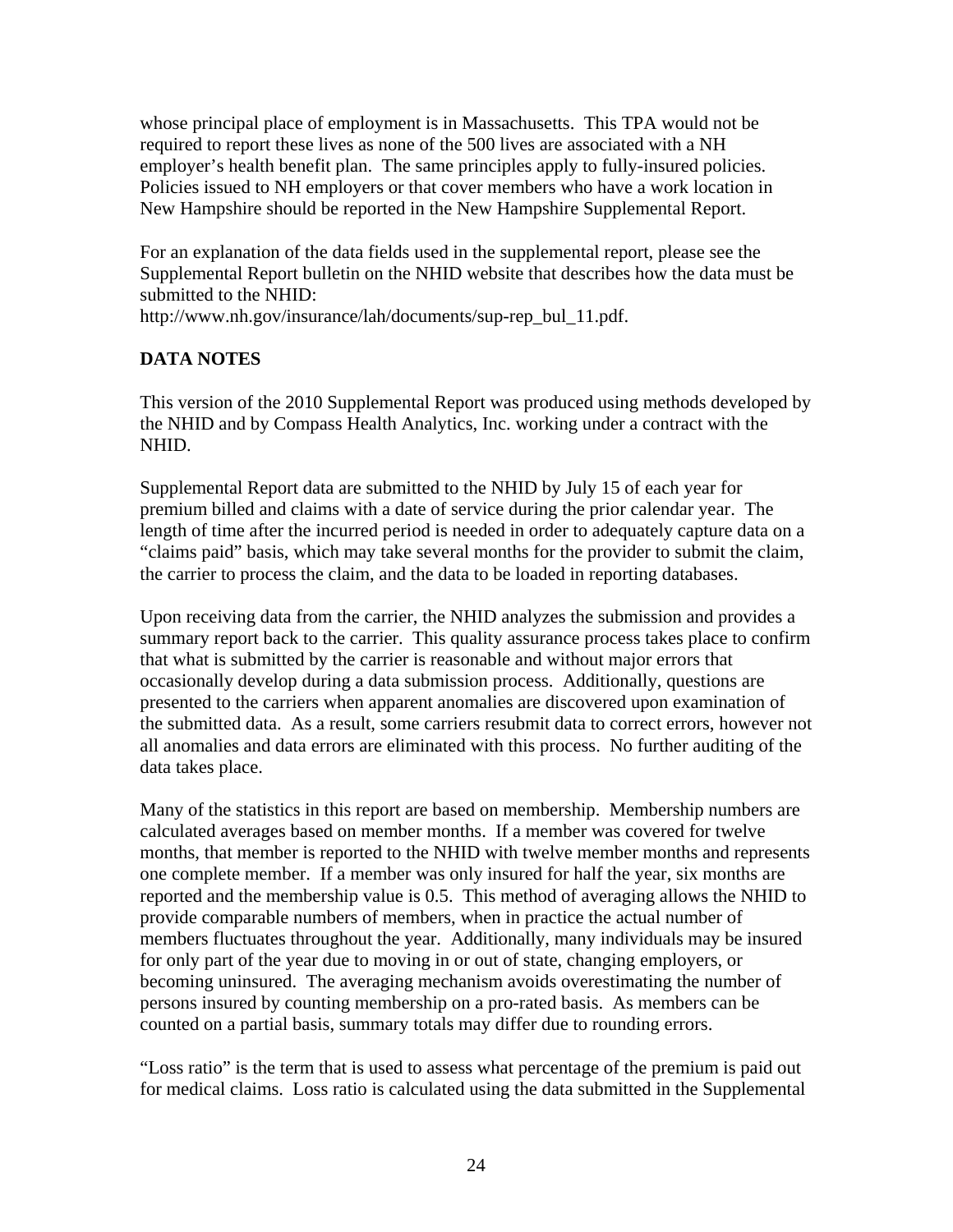Report by dividing the total medical and pharmacy claims dollars by the total premium dollars. This calculation also takes place for self-funded insurance using a premium equivalent.

Third party administrators (TPAs) calculate an earned premium equivalent based on the contribution rates established for the coverage being reported. These premium equivalents include all funds collected by the TPA from the account in relation to the TPA's administration of the group's health plan. The funds include provisions for claims, administration, stop-loss insurance, TPA's profit margins, commissions, wellness programs, network fees, and disease management programs.

A loss ratio of 0.85 means that 85 cents of every premium dollar is used to cover the cost of medical claims. The difference between 0.85 and 1.0 in this example (equal to 15 cents of every premium dollar) is the amount that covers carrier administrative costs and profit, but does not include all factors that affect carrier profitability.

Average premiums are provided in this report. These averages are calculated by the NHID on a per member per month basis. This allows comparability, but the average premiums will not reflect the actual premium paid by any particular enrollee. This is due to several factors related to the way premiums are calculated, including the application of rating factors, the employee/employer contributions, and premium tiering for coverage types including family, couple, and individual.

The actuarial value is a factor representative of the relative value of the benefits being reported against a standardized set of benefits. RSA 420-G:4 I (c) requires carriers to calculate a health coverage plan rate for each of its coverage options. The New Hampshire Small Employer Reinsurance Pool developed four benefit plans that ceding carriers used to adjudicate claims (indemnity, PPO, POS, and HMO). Carriers calculate the health coverage plan rate for these four plans (called standardized plans). Then, for each reported coverage, the carrier calculates the health coverage plan rate. The actuarial value is the ratio of the health coverage plan rate for each reported coverage to the health coverage plan rate for the corresponding standardized plan. As part of the quality assurance process, some actuarial values were identified as anomalies (outside the range of expected values). Questions were posed to carriers providing those anomalous values, resulting in some corrections, however some seemingly anomalous actuarial values remain in the data used for this report.

Benefit richness is a ratio of the unadjusted premium to the adjusted premium (premium divided by the actuarial values submitted by the carriers). When aggregating data, the benefit richness is the ratio of the sum of the unadjusted premiums divided by the sum of the adjusted premiums.

During the quality assurance process, a large increase in membership was observed in the Non-group HMO segment when comparing 2009 and 2010. The explanation provided by the carrier is that Healthy Kids was classified as group in 2009 and was changed to nongroup in 2010.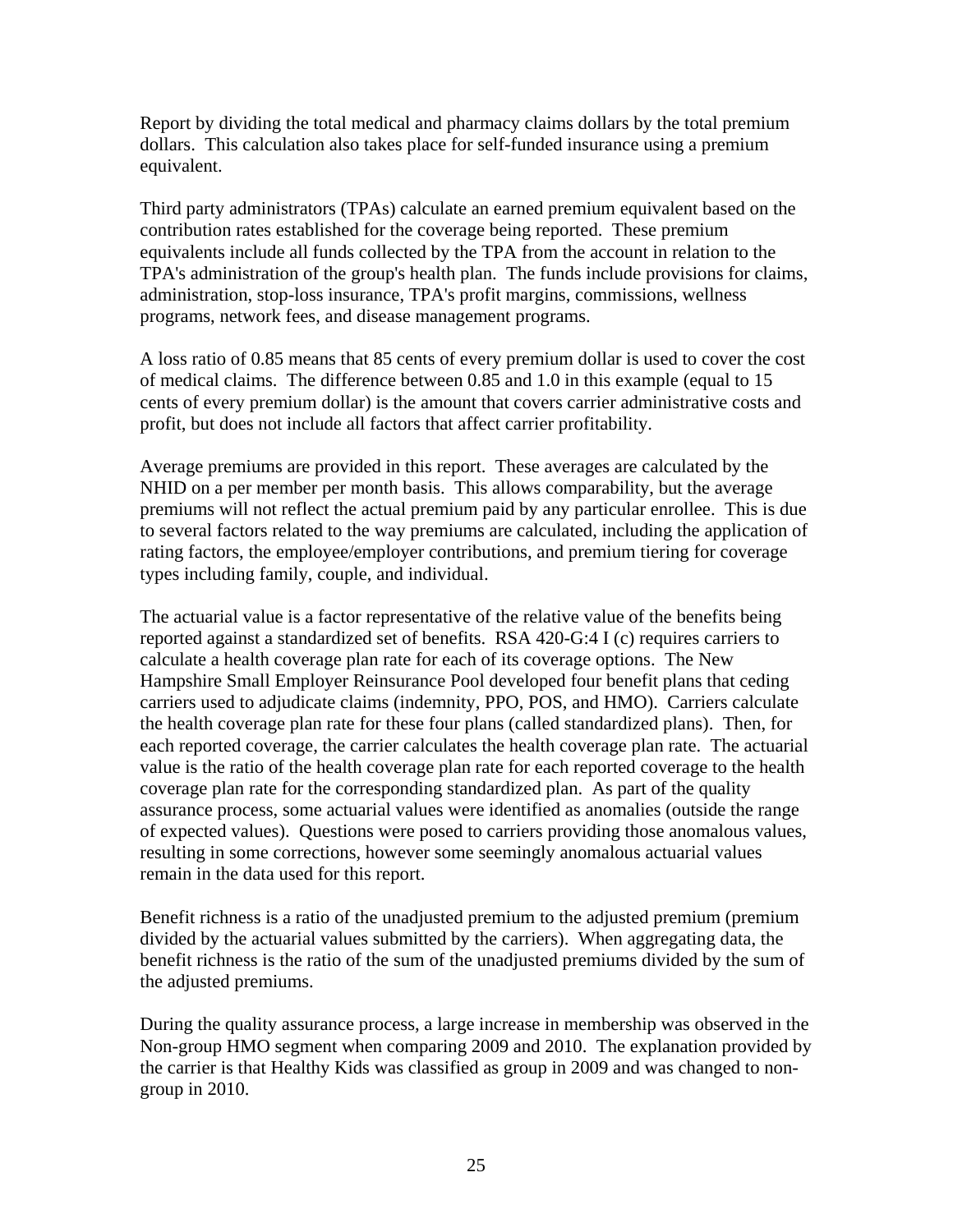One major carrier changed how they report deductible and coinsurance levels. In 2009, they reported out-of-network deductible and coinsurance levels. In 2009, they reported in-network deductible and coinsurance levels. Caution should be exercised when comparing the 2009 and 2010 distribution of members by deductible and coinsurance level.

Due to the unique nature of these products, data related to policies for stoploss, student coverage, blanket insurance, and the high risk pool was excluded from this report.

Like any data collection tool, the Supplemental Reporting tool has limitations. These limitations are not unlike any that are to be expected with survey data. Therefore, while the NHID believes this report accurately represents the health insurance marketplace in New Hampshire, we believe that the data include a degree of error that cannot be eliminated with this type of reporting process.

Comments or questions should be directed to tyler.brannen@ins.nh.gov.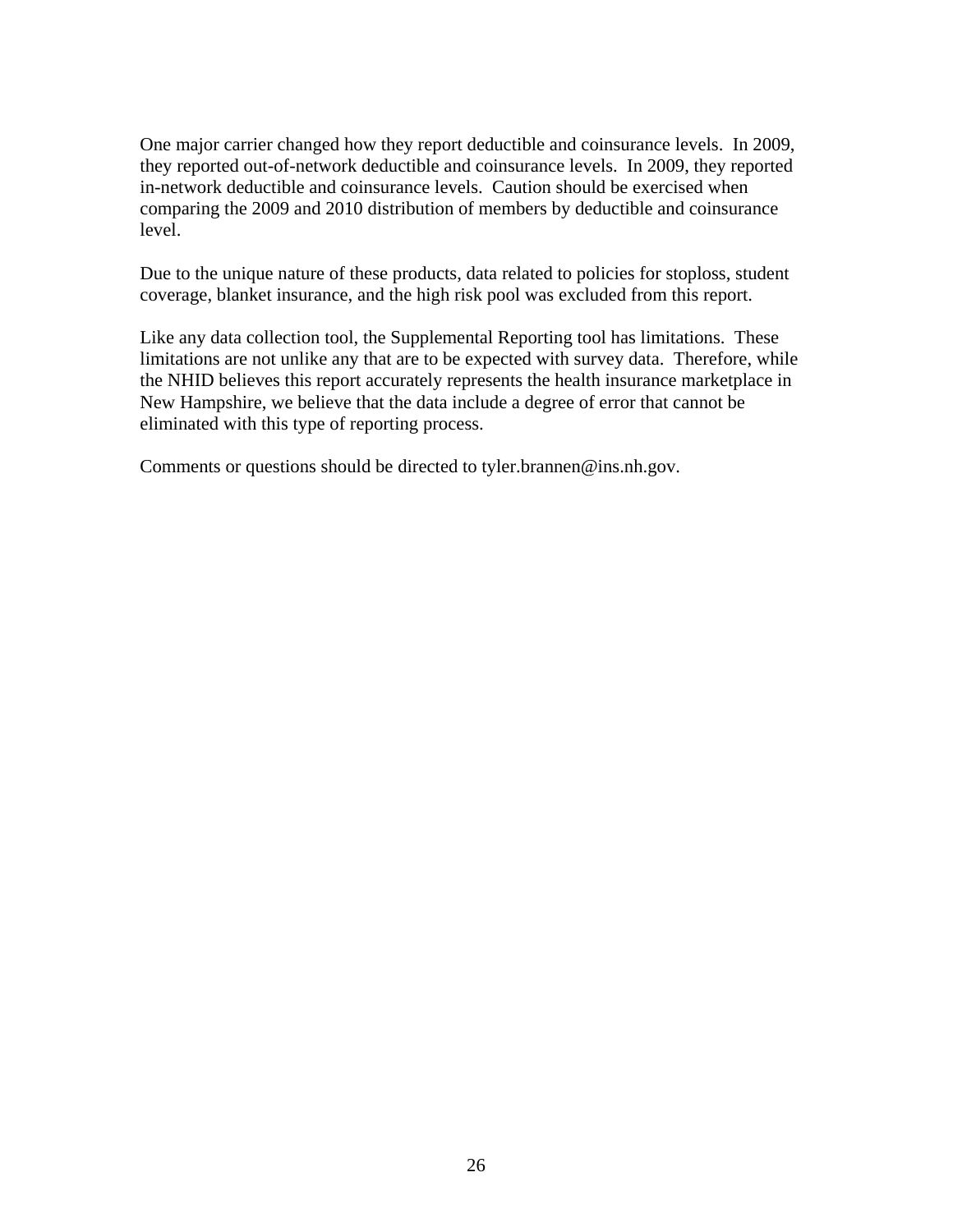| <b>Deductible</b> | <b>All Members</b> | <b>Self-Insured</b> | Fully-<br><b>Insured</b> |       | Large Group Small Group Non-Group |       |
|-------------------|--------------------|---------------------|--------------------------|-------|-----------------------------------|-------|
| \$0               | 37%                | 57%                 | 14%                      | 46%   | 4%                                | 21%   |
| \$50              | $0\%$              | 0%                  | $0\%$                    | $0\%$ | 0%                                | $0\%$ |
| \$60              | $0\%$              | $0\%$               | $0\%$                    | 0%    | 0%                                | $0\%$ |
| \$75              | $0\%$              | 0%                  | $0\%$                    | $0\%$ | 0%                                | $0\%$ |
| \$100             | 1%                 | $1\%$               | $0\%$                    | 1%    | $0\%$                             | $0\%$ |
| \$125             | $0\%$              | $0\%$               | $0\%$                    | $0\%$ | $0\%$                             | $0\%$ |
| \$150             | $1\%$              | $1\%$               | $0\%$                    | 1%    | $0\%$                             | $0\%$ |
| \$175             | $0\%$              | $0\%$               | $0\%$                    | $0\%$ | $0\%$                             | $0\%$ |
| \$200             | $1\%$              | $2\%$               | $0\%$                    | 1%    | 0%                                | $0\%$ |
| \$250             | 6%                 | $9\%$               | $2\%$                    | $7\%$ | 2%                                | $0\%$ |
| \$275             | $0\%$              | 0%                  | $0\%$                    | 0%    | 0%                                | $0\%$ |
| \$300             | $2\%$              | 3%                  | $0\%$                    | 2%    | $0\%$                             | $0\%$ |
| \$321             | $0\%$              | 0%                  | $0\%$                    | $0\%$ | 0%                                | $0\%$ |
| \$325             | $0\%$              | $0\%$               | $0\%$                    | $0\%$ | 0%                                | $0\%$ |
| \$350             | $1\%$              | $2\%$               | $0\%$                    | 1%    | 0%                                | $0\%$ |
| \$400             | $1\%$              | $1\%$               | $0\%$                    | 1%    | 0%                                | $0\%$ |
| \$450             | $0\%$              | $0\%$               | $0\%$                    | 0%    | $0\%$                             | $0\%$ |
| \$500             | 9%                 | 9%                  | 9%                       | 9%    | $10\%$                            | 1%    |
| \$525             | $0\%$              | $0\%$               | $0\%$                    | $0\%$ | $0\%$                             | $0\%$ |
| \$550             | $0\%$              | $0\%$               | $0\%$                    | 0%    | $0\%$                             | $0\%$ |
| \$575             | $0\%$              | $0\%$               | $0\%$                    | 0%    | 0%                                | $0\%$ |
| \$600             | $0\%$              | $0\%$               | $0\%$                    | 0%    | 0%                                | $0\%$ |
| \$650             | $0\%$              | $0\%$               | $0\%$                    | $0\%$ | $0\%$                             | $0\%$ |
| \$666             | $0\%$              | $0\%$               | $0\%$                    | $0\%$ | $0\%$                             | $0\%$ |
| \$700             | $0\%$              | 0%                  | $0\%$                    | $0\%$ | $0\%$                             | $0\%$ |
| \$750             | $2\%$              | 3%                  | 2%                       | 3%    | $1\%$                             | $0\%$ |
| \$800             | $0\%$              | $0\%$               | $0\%$                    | 0%    | 0%                                | $0\%$ |
| \$825             | $0\%$              | $0\%$               | $0\%$                    | $0\%$ | 0%                                | $0\%$ |
| \$850             | $0\%$              | $0\%$               | $0\%$                    | 0%    | 0%                                | $0\%$ |
| \$900             | $0\%$              | $0\%$               | $1\%$                    | 1%    | $0\%$                             | $0\%$ |
| \$901             | $0\%$              | 0%                  | $0\%$                    | 0%    | $0\%$                             | $0\%$ |
| \$1,000           | 10%                | 2%                  | 19%                      | 7%    | 21%                               | 19%   |
| \$1,100           | $0\%$              | $0\%$               | $0\%$                    | $0\%$ | $0\%$                             | $0\%$ |
| \$1,150           | $0\%$              | $0\%$               | $0\%$                    | $0\%$ | $0\%$                             | $0\%$ |
| \$1,200           | $0\%$              | $1\%$               | $0\%$                    | $1\%$ | $0\%$                             | $0\%$ |
| \$1,250           | $1\%$              | $0\%$               | 1%                       | $0\%$ | $0\%$                             | $4\%$ |
| \$1,300           | $0\%$              | $0\%$               | $0\%$                    | $0\%$ | $0\%$                             | $0\%$ |
| \$1,350           | $0\%$              | $0\%$               | $0\%$                    | $0\%$ | $0\%$                             | $0\%$ |
| \$1,400           | $0\%$              | $0\%$               | $0\%$                    | 0%    | $0\%$                             | $0\%$ |
| \$1,500           | $4\%$              | $1\%$               | $8\%$                    | 3%    | 11%                               | $3\%$ |

**Appendix A - Detailed Distribution of Members by Deductible**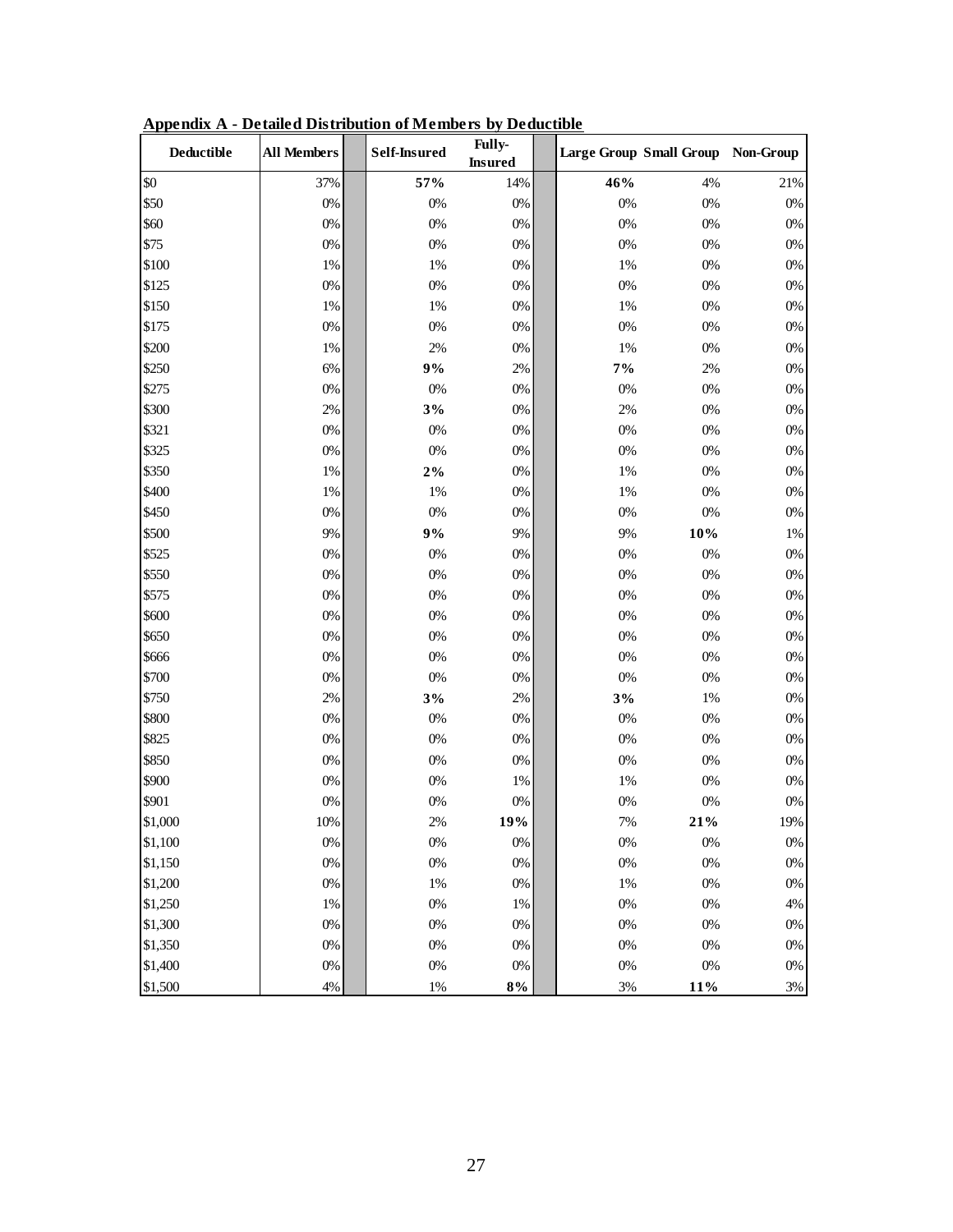| Deductible | <b>All Members</b> | <b>Self-Insured</b> | Fully-<br><b>Insured</b> |       | Large Group Small Group Non-Group |       |
|------------|--------------------|---------------------|--------------------------|-------|-----------------------------------|-------|
| \$1,525    | $0\%$              | $0\%$               | $0\%$                    | $0\%$ | 0%                                | $0\%$ |
| \$1,600    | $0\%$              | $0\%$               | $0\%$                    | $0\%$ | 0%                                | $0\%$ |
| \$1,650    | $0\%$              | $0\%$               | $0\%$                    | $0\%$ | 0%                                | $0\%$ |
| \$1,700    | $0\%$              | $0\%$               | $0\%$                    | $0\%$ | $0\%$                             | $0\%$ |
| \$1,750    | $0\%$              | $0\%$               | $0\%$                    | $0\%$ | $0\%$                             | $0\%$ |
| \$1,800    | $0\%$              | $0\%$               | $0\%$                    | $0\%$ | $0\%$                             | $0\%$ |
| \$1,834    | $0\%$              | $0\%$               | 0%                       | $0\%$ | 0%                                | $0\%$ |
| \$1,875    | $0\%$              | $0\%$               | $0\%$                    | $0\%$ | 0%                                | $0\%$ |
| \$1,950    | $0\%$              | $0\%$               | $0\%$                    | $0\%$ | $0\%$                             | $0\%$ |
| \$2,000    | 8%                 | $1\%$               | 16%                      | $6\%$ | $18\%$                            | 6%    |
| \$2,050    | $0\%$              | $0\%$               | 0%                       | $0\%$ | $0\%$                             | $0\%$ |
| \$2,100    | $0\%$              | $0\%$               | $0\%$                    | $0\%$ | 0%                                | $0\%$ |
| \$2,150    | $0\%$              | $0\%$               | $0\%$                    | $0\%$ | 0%                                | $0\%$ |
| \$2,200    | $0\%$              | $0\%$               | 0%                       | 0%    | $0\%$                             | 0%    |
| \$2,250    | $0\%$              | $0\%$               | $0\%$                    | $0\%$ | 0%                                | $0\%$ |
| \$2,300    | $0\%$              | $0\%$               | $0\%$                    | $0\%$ | $0\%$                             | $0\%$ |
| \$2,400    | $0\%$              | $0\%$               | $0\%$                    | $0\%$ | 0%                                | $0\%$ |
| \$2,450    | $0\%$              | $0\%$               | $0\%$                    | $0\%$ | $0\%$                             | $0\%$ |
| \$2,500    | 4%                 | $0\%$               | 9%                       | $2\%$ | 11%                               | 16%   |
| \$2,550    | $0\%$              | $0\%$               | 0%                       | $0\%$ | 0%                                | $0\%$ |
| \$2,600    | $0\%$              | $0\%$               | $0\%$                    | $0\%$ | 0%                                | 1%    |
| \$2,625    | $0\%$              | $0\%$               | $0\%$                    | $0\%$ | $0\%$                             | $0\%$ |
| \$2,700    | $0\%$              | $0\%$               | $0\%$                    | $0\%$ | $0\%$                             | $0\%$ |
| \$2,800    | $0\%$              | $0\%$               | $0\%$                    | $0\%$ | $0\%$                             | $0\%$ |
| \$2,850    | $0\%$              | $0\%$               | $0\%$                    | $0\%$ | $0\%$                             | $0\%$ |
| \$3,000    | $6\%$              | 3%                  | 9%                       | 5%    | 12%                               | 1%    |
| \$3,050    | $0\%$              | $0\%$               | $0\%$                    | $0\%$ | 0%                                | $0\%$ |
| \$3,075    | $0\%$              | $0\%$               | $0\%$                    | $0\%$ | $0\%$                             | 0%    |
| \$3,200    | $0\%$              | $0\%$               | $0\%$                    | $0\%$ | $0\%$                             | $0\%$ |
| \$3,375    | $0\%$              | $0\%$               | $0\%$                    | $0\%$ | $0\%$                             | $0\%$ |
| \$3,400    | $0\%$              | $0\%$               | $0\%$                    | $0\%$ | $0\%$                             | $0\%$ |
| \$3,450    | $0\%$              | $0\%$               | $0\%$                    | $0\%$ | $0\%$                             | $0\%$ |
| \$3,500    | $0\%$              | $0\%$               | $1\%$                    | 0%    | 1%                                | $0\%$ |
| \$3,600    | $0\%$              | $0\%$               | $0\%$                    | $0\%$ | $0\%$                             | $0\%$ |
| \$3,750    | $0\%$              | $0\%$               | $0\%$                    | $0\%$ | $0\%$                             | 1%    |
| \$4,000    | $1\%$              | $0\%$               | $1\%$                    | $1\%$ | 1%                                | $0\%$ |
| \$4,200    | $0\%$              | $0\%$               | $0\%$                    | $0\%$ | $0\%$                             | $0\%$ |
| \$4,500    | $0\%$              | $0\%$               | 0%                       | $0\%$ | $0\%$                             | $0\%$ |
| \$4,800    | $0\%$              | $0\%$               | $0\%$                    | $0\%$ | $0\%$                             | $0\%$ |
| \$4,950    | $0\%$              | $0\%$               | $0\%$                    | $0\%$ | $0\%$                             | $0\%$ |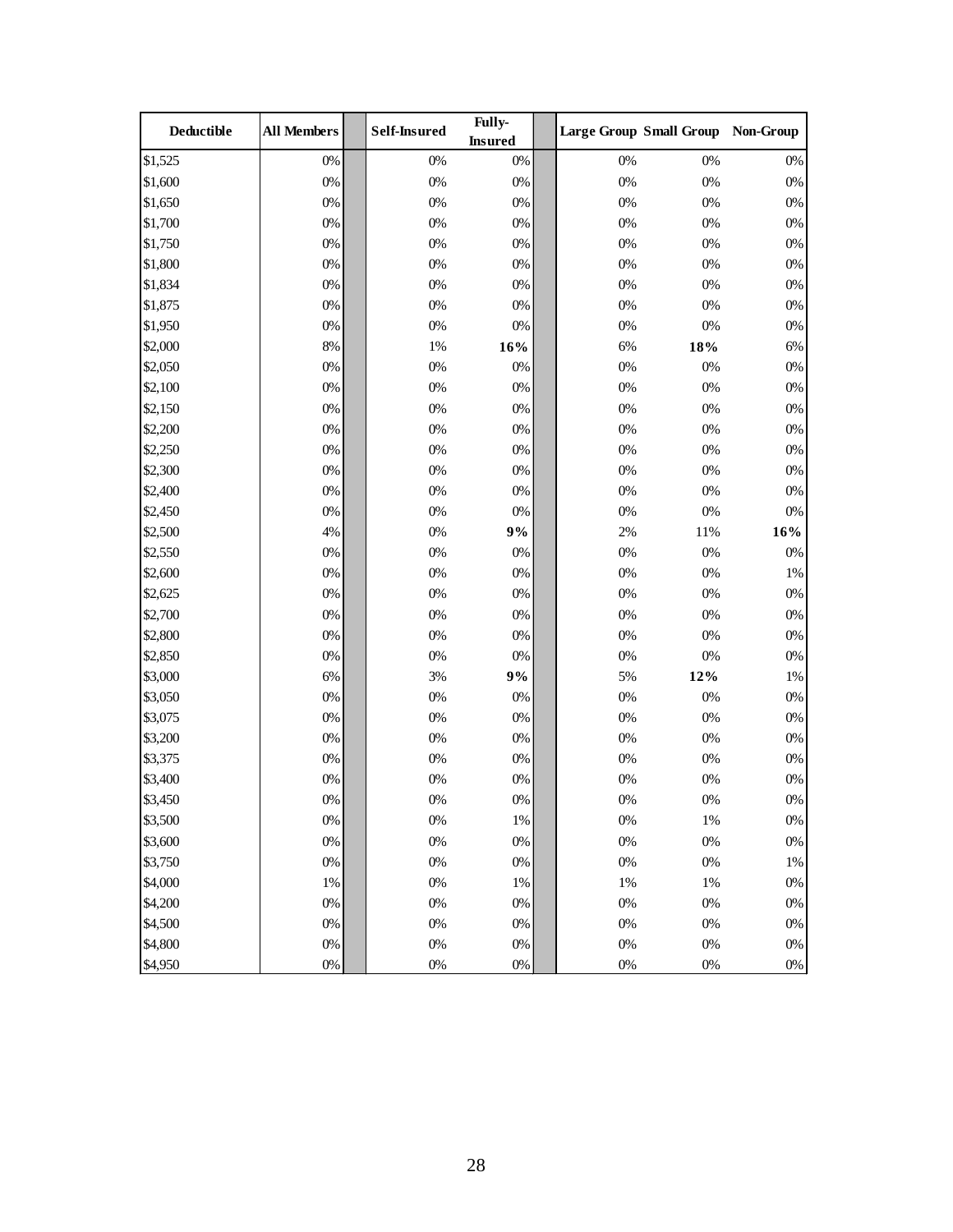| <b>Deductible</b>    | <b>All Members</b> | <b>Self-Insured</b> | <b>Fully-</b><br><b>Insured</b> |         | <b>Large Group Small Group</b> | Non-Group |
|----------------------|--------------------|---------------------|---------------------------------|---------|--------------------------------|-----------|
| \$5,000              | 3%                 | 1%                  | 5%                              | 1%      | 3%                             | 20%       |
| \$5,100              | 0%                 | 0%                  | 0%                              | 0%      | 0%                             | 0%        |
| \$5,150              | 0%                 | 0%                  | 0%                              | $0\%$   | 0%                             | 0%        |
| \$5,400              | 0%                 | 0%                  | 0%                              | 0%      | 0%                             | 0%        |
| \$5,450              | 0%                 | 0%                  | 0%                              | $0\%$   | 0%                             | 0%        |
| \$5,600              | 0%                 | 0%                  | 0%                              | 0%      | 0%                             | 0%        |
| \$5,650              | 0%                 | 0%                  | 0%                              | 0%      | 0%                             | 0%        |
| \$6,000              | 0%                 | 0%                  | 0%                              | 0%      | 0%                             | 0%        |
| \$6,150              | 0%                 | 0%                  | 0%                              | $0\%$   | 0%                             | 0%        |
| \$6,400              | 0%                 | 0%                  | 0%                              | 0%      | 0%                             | 0%        |
| \$7,500              | 1%                 | 0%                  | 3%                              | 1%      | 3%                             | 1%        |
| \$10,000             | 0%                 | 0%                  | 1%                              | 0%      | 0%                             | 4%        |
| \$12,000             | 0%                 | 0%                  | 0%                              | $0\%$   | 0%                             | 0%        |
| \$15,000             | 0%                 | 0%                  | 0%                              | 0%      | 0%                             | 0%        |
| \$20,000             | 0%                 | 0%                  | 0%                              | 0%      | 0%                             | 0%        |
| \$24,000             | 0%                 | 0%                  | 0%                              | 0%      | 0%                             | 0%        |
| \$25,000             | 0%                 | 0%                  | 0%                              | 0%      | 0%                             | 0%        |
| <b>Total Members</b> | 639,088            | 340,838             | 298,250                         | 480,852 | 112,756                        | 45,480    |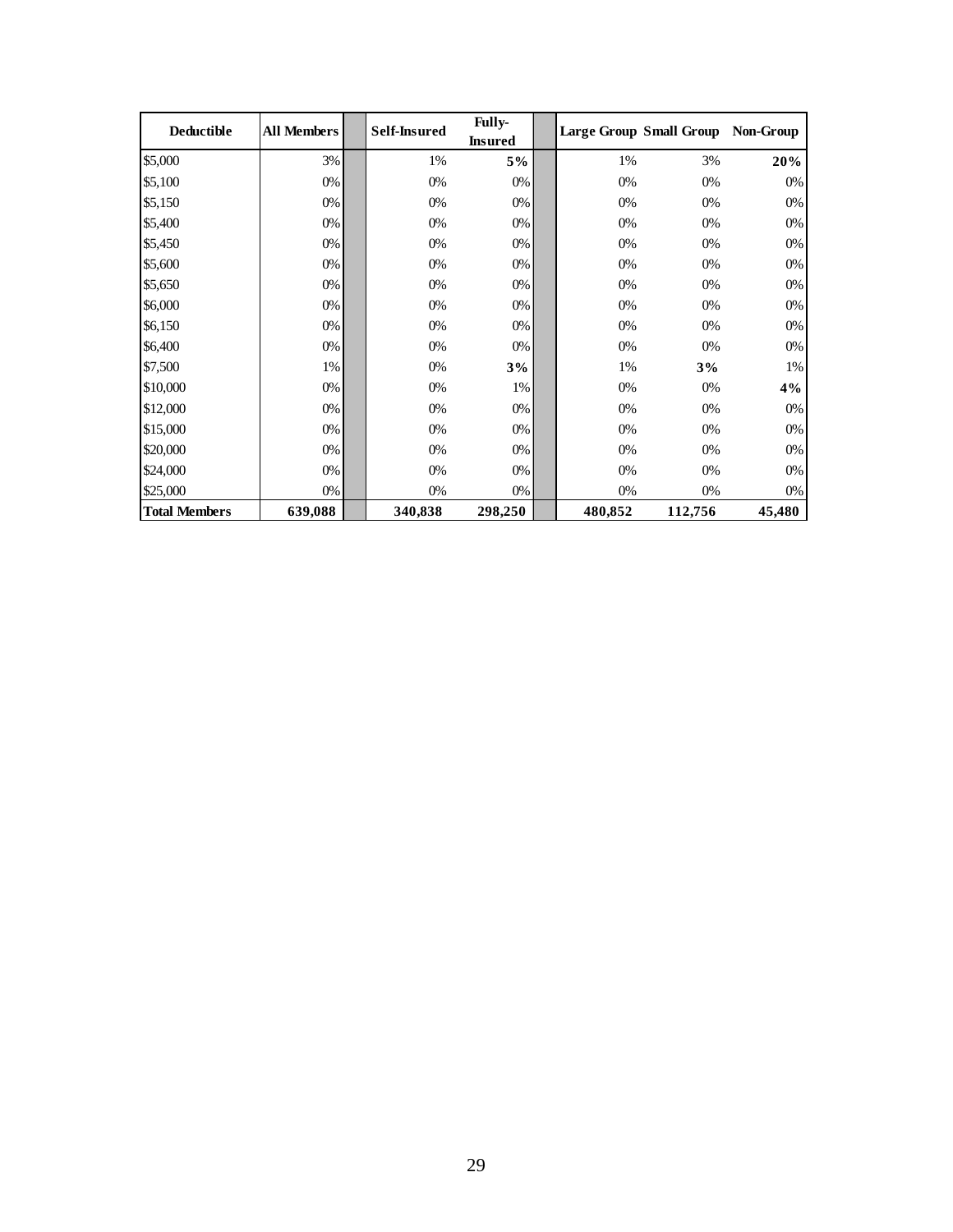## **Appendix B- Benefit Category Descriptions**

| <b>Ambulance Service</b>         | Includes: ambulance transportation.                                                                                                                                                                                                                                                                                                     |
|----------------------------------|-----------------------------------------------------------------------------------------------------------------------------------------------------------------------------------------------------------------------------------------------------------------------------------------------------------------------------------------|
| Audiology Screening for          | Includes: covered for one screening and one confirming                                                                                                                                                                                                                                                                                  |
| Newborns                         | screening.                                                                                                                                                                                                                                                                                                                              |
| <b>Blood and Blood Products</b>  | Includes: fees associated with the collection or donation of                                                                                                                                                                                                                                                                            |
|                                  | blood or blood products, all cost recovery expenses for                                                                                                                                                                                                                                                                                 |
|                                  | blood, blood derivatives, components, biologics, and                                                                                                                                                                                                                                                                                    |
|                                  | serums to include autologous services and albumin.                                                                                                                                                                                                                                                                                      |
| <b>Case Management Program</b>   | Includes: available for medically complex and costly<br>services.                                                                                                                                                                                                                                                                       |
| <b>Chiropractic Services</b>     | Includes chiropractic services.                                                                                                                                                                                                                                                                                                         |
| <b>Durable Medical Equipment</b> | Includes: nebulizers, peak flow meters, and diabetes                                                                                                                                                                                                                                                                                    |
| (DME)                            | glucose monitoring equipment.                                                                                                                                                                                                                                                                                                           |
| <b>Emergency Room</b>            | Includes: emergency room treatment.                                                                                                                                                                                                                                                                                                     |
| <b>Family Planning Services</b>  | Full range of services including:                                                                                                                                                                                                                                                                                                       |
|                                  | Counseling services and patient education; examination<br>and treatment by medical professionals; laboratory<br>examinations and tests; medically approved methods,<br>procedures, pharmaceutical supplies and devices to<br>prevent conception; and infertility services, including<br>sterilization reversals.                        |
|                                  |                                                                                                                                                                                                                                                                                                                                         |
| <b>Habilitative Services</b>     | Includes: coverage for children 0-19 years of age for                                                                                                                                                                                                                                                                                   |
|                                  | treatment of congenital and genetic birth defects.                                                                                                                                                                                                                                                                                      |
| <b>Hearing Aids</b>              | Includes: coverage for persons 0-18 years of age,<br>including hearing aid for each hearing-impaired ear, every<br>36 months.                                                                                                                                                                                                           |
| Home Health Care                 | Includes: coverage as an alternative to otherwise covered                                                                                                                                                                                                                                                                               |
|                                  | services in a hospital or other related institution.                                                                                                                                                                                                                                                                                    |
| Hospice                          | Includes: coverage same as Medicare, including nursing<br>care, medical social services, physicians' services,<br>counseling services, short-term inpatient care, medical<br>appliances and supplies, home health aide services,<br>physical therapy, occupational therapy, speech-language<br>pathology, and other items and services. |
| Hospitalization                  | Includes: unlimited (includes detoxification)                                                                                                                                                                                                                                                                                           |
| <b>Infertility Services</b>      | Includes: coverage for services obtained after diagnosis of<br>infertility (excludes in vitro fertilization)                                                                                                                                                                                                                            |
| <b>Medical Food</b>              | Includes: for persons with metabolic disorders when<br>ordered by a health care practitioner qualified to provide<br>diagnosis or treatment in the field of metabolic disorders                                                                                                                                                         |
| Mental Health and                | Includes: when delivered through a managed care system                                                                                                                                                                                                                                                                                  |
| <b>Substance Abuse</b>           | for 60 inpatient days with partial hospitalization traded on                                                                                                                                                                                                                                                                            |